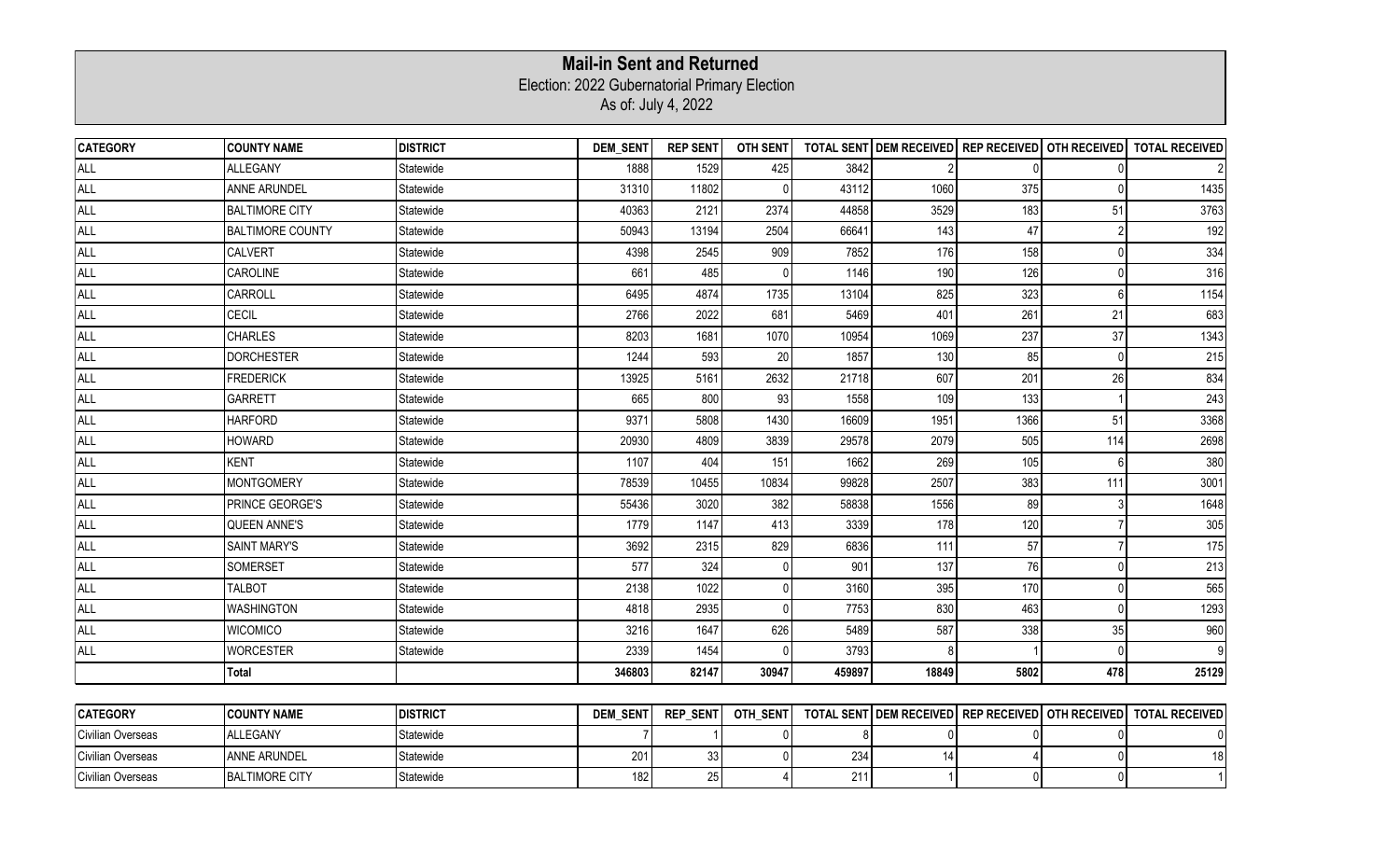| Civilian Overseas | <b>BALTIMORE COUNTY</b> | Statewide       | 195             | 35              | 6            | 236   | 8            | $\overline{0}$                                    |    | 9                     |
|-------------------|-------------------------|-----------------|-----------------|-----------------|--------------|-------|--------------|---------------------------------------------------|----|-----------------------|
| Civilian Overseas | <b>CALVERT</b>          | Statewide       | 12              |                 |              | 21    |              |                                                   |    |                       |
| Civilian Overseas | <b>CAROLINE</b>         | Statewide       |                 |                 | $\Omega$     |       | <sup>0</sup> | <sup>0</sup>                                      |    |                       |
| Civilian Overseas | CARROLL                 | Statewide       | 14              |                 |              | 23    |              |                                                   |    |                       |
| Civilian Overseas | <b>CECIL</b>            | Statewide       |                 |                 |              | 12    |              | <sup>0</sup>                                      |    |                       |
| Civilian Overseas | <b>CHARLES</b>          | Statewide       | 16              |                 |              | 19    |              | <sup>0</sup>                                      |    |                       |
| Civilian Overseas | <b>DORCHESTER</b>       | Statewide       |                 |                 | $\mathbf{0}$ |       |              | <sup>0</sup>                                      |    |                       |
| Civilian Overseas | <b>FREDERICK</b>        | Statewide       | 67              | 18              | 6            | 91    |              |                                                   | O  |                       |
| Civilian Overseas | GARRETT                 | Statewide       |                 |                 | $\Omega$     |       |              |                                                   |    |                       |
| Civilian Overseas | <b>HARFORD</b>          | Statewide       | 31              | 12              | 3            | 46    |              |                                                   |    |                       |
| Civilian Overseas | <b>HOWARD</b>           | Statewide       | 138             | 19              | 13           | 170   | 14           |                                                   |    | 16                    |
| Civilian Overseas | <b>KENT</b>             | Statewide       |                 | $\Omega$        |              |       |              | <sup>0</sup>                                      |    |                       |
| Civilian Overseas | <b>MONTGOMERY</b>       | Statewide       | 987             | 92              | 54           | 1133  | 12           |                                                   |    | 12                    |
| Civilian Overseas | PRINCE GEORGE'S         | Statewide       | 156             | 14              |              | 171   |              | <sup>0</sup>                                      |    |                       |
| Civilian Overseas | <b>QUEEN ANNE'S</b>     | Statewide       |                 |                 | $\Omega$     | 10    |              | <sup>0</sup>                                      |    |                       |
| Civilian Overseas | <b>SAINT MARY'S</b>     | Statewide       | 10              |                 |              | 13    | $\Omega$     | <sup>0</sup>                                      |    |                       |
| Civilian Overseas | SOMERSET                | Statewide       |                 |                 | $\Omega$     |       |              | <sup>0</sup>                                      |    |                       |
| Civilian Overseas | TALBOT                  | Statewide       | 17              |                 | $\Omega$     | 18    |              | <sup>0</sup>                                      |    |                       |
| Civilian Overseas | <b>WASHINGTON</b>       | Statewide       | 18              |                 | $\Omega$     | 22    |              | <sup>0</sup>                                      |    |                       |
| Civilian Overseas | <b>WICOMICO</b>         | Statewide       | 10              |                 | $\Omega$     | 12    |              | <sup>0</sup>                                      |    |                       |
| Civilian Overseas | <b>WORCESTER</b>        | Statewide       | 13              |                 | $\Omega$     | 14    | <sup>0</sup> | $\Omega$                                          |    |                       |
|                   | Total                   |                 | 2104            | 282             | 95           | 2481  | 65           | 9                                                 |    | 75                    |
|                   |                         |                 |                 |                 |              |       |              |                                                   |    |                       |
| <b>CATEGORY</b>   | <b>COUNTY NAME</b>      | <b>DISTRICT</b> | <b>DEM_SENT</b> | <b>REP_SENT</b> | OTH_SENT     |       |              | TOTAL SENT DEM RECEIVED REP RECEIVED OTH RECEIVED |    | <b>TOTAL RECEIVED</b> |
| Domestic Civilian | <b>ALLEGANY</b>         | Statewide       | 1881            | 1528            | 425          | 3834  |              |                                                   |    |                       |
| Domestic Civilian | ANNE ARUNDEL            | Statewide       | 31025           | 11710           | U            | 42735 | 1037         | 369                                               |    | 1406                  |
| Domestic Civilian | <b>BALTIMORE CITY</b>   | Statewide       | 40161           | 2095            | 2367         | 44623 | 3528         | 183                                               | 51 | 3762                  |
| Domestic Civilian | <b>BALTIMORE COUNTY</b> | Statewide       | 50716           | 13150           | 2498         | 66364 | 132          | 47                                                |    | 180                   |
| Domestic Civilian | <b>CALVERT</b>          | Statewide       | 4383            | 2530            | 905          | 7818  | 176          | 158                                               |    | 334                   |
| Domestic Civilian | CAROLINE                | Statewide       | 659             | 482             | $\Omega$     | 1141  | 190          | 126                                               |    | 316                   |
| Domestic Civilian | CARROLL                 | Statewide       | 6477            | 4864            | 1732         | 13073 | 823          | 322                                               | 6  | 1151                  |
| Domestic Civilian | CECIL                   | Statewide       | 2757            | 2017            | 680          | 5454  | 400          | 260                                               | 21 | 681                   |
| Domestic Civilian | <b>CHARLES</b>          | Statewide       | 8165            | 1675            | 1055         | 10895 | 1068         | 236                                               | 37 | 1341                  |
| Domestic Civilian | <b>DORCHESTER</b>       | Statewide       | 1240            | 592             | 20           | 1852  | 129          | 85                                                | 0  | 214                   |
| Domestic Civilian | <b>FREDERICK</b>        | Statewide       | 13843           | 5125            | 2619         | 21587 | 602          | 199                                               | 26 | 827                   |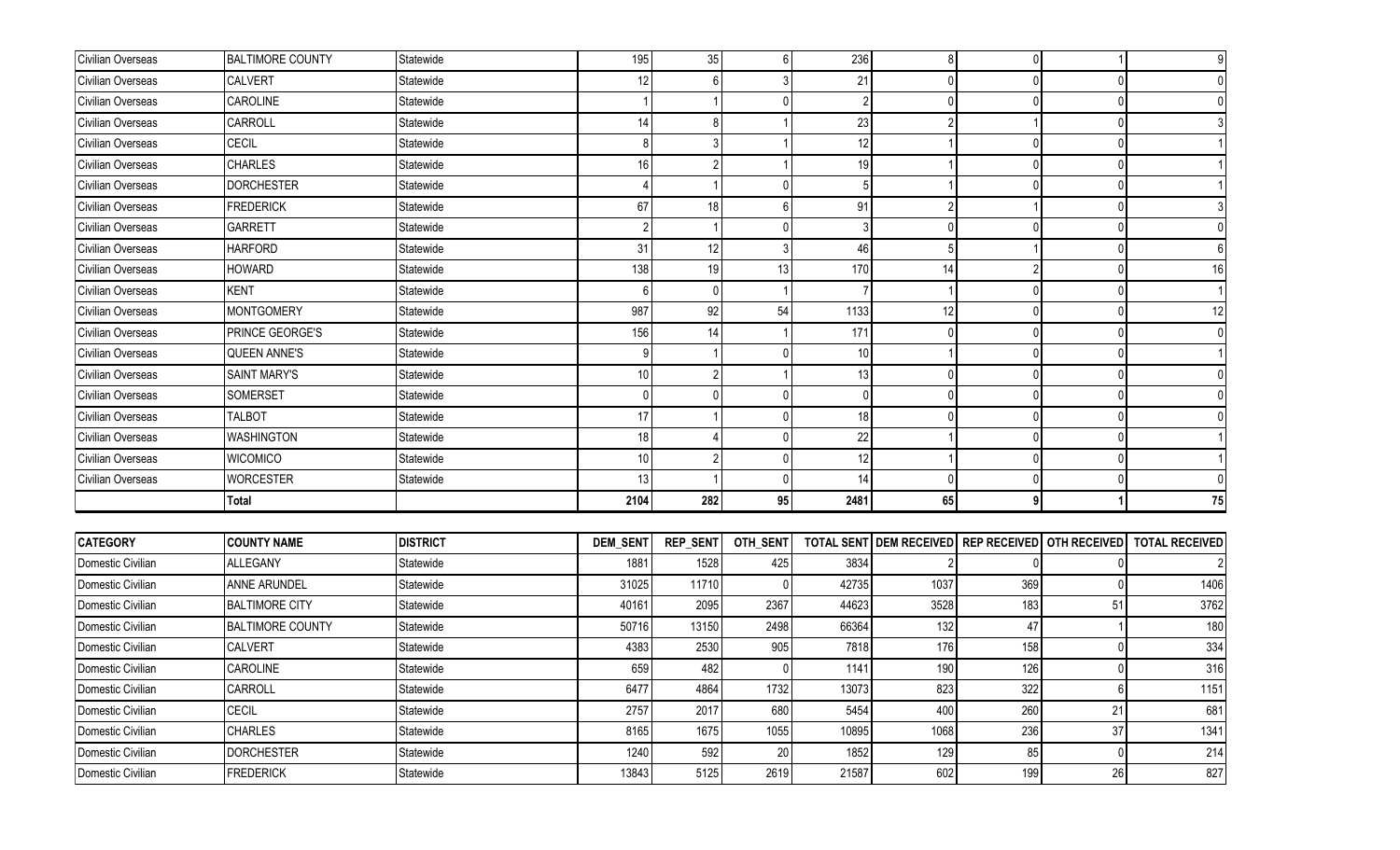| Domestic Civilian        | <b>GARRETT</b>          | Statewide       | 663      | 799             | 93             | 1555   | 109                            | 133                 |              | 243                   |
|--------------------------|-------------------------|-----------------|----------|-----------------|----------------|--------|--------------------------------|---------------------|--------------|-----------------------|
| Domestic Civilian        | <b>HARFORD</b>          | Statewide       | 9328     | 5785            | 1426           | 16539  | 1943                           | 1361                | 51           | 3355                  |
| Domestic Civilian        | <b>HOWARD</b>           | Statewide       | 20766    | 4776            | 3806           | 29348  | 2064                           | 503                 | 112          | 2679                  |
| Domestic Civilian        | <b>KENT</b>             | Statewide       | 1099     | 403             | 148            | 1650   | 268                            | 105                 |              | 379                   |
| Domestic Civilian        | <b>MONTGOMERY</b>       | Statewide       | 77502    | 10350           | 10757          | 98609  | 2495                           | 383                 | 111          | 2989                  |
| Domestic Civilian        | PRINCE GEORGE'S         | Statewide       | 55233    | 3002            | 377            | 58612  | 1555                           | 89                  |              | 1647                  |
| Domestic Civilian        | <b>QUEEN ANNE'S</b>     | Statewide       | 1768     | 1145            | 413            | 3326   | 177                            | 120                 |              | 304                   |
| Domestic Civilian        | SAINT MARY'S            | Statewide       | 3673     | 2295            | 821            | 6789   | 111                            | 57                  |              | 175                   |
| Domestic Civilian        | SOMERSET                | Statewide       | 577      | 323             | $\Omega$       | 900    | 137                            | 76                  |              | 213                   |
| Domestic Civilian        | <b>TALBOT</b>           | Statewide       | 2120     | 1021            | 0              | 3141   | 395                            | 170                 |              | 565                   |
| Domestic Civilian        | <b>WASHINGTON</b>       | Statewide       | 4797     | 2927            | $\Omega$       | 7724   | 829                            | 463                 |              | 1292                  |
| Domestic Civilian        | <b>WICOMICO</b>         | Statewide       | 3205     | 1644            | 624            | 5473   | 586                            | 338                 | 35           | 959                   |
| Domestic Civilian        | <b>WORCESTER</b>        | Statewide       | 2326     | 1450            |                | 3776   |                                |                     |              | 9                     |
|                          | Total                   |                 | 344364   | 81688           | 30766          | 456818 | 18764                          | 5784                | 475          | 25023                 |
|                          |                         |                 |          |                 |                |        |                                |                     |              |                       |
| <b>CATEGORY</b>          | <b>COUNTY NAME</b>      | <b>DISTRICT</b> | DEM_SENT | <b>REP_SENT</b> | OTH_SENT       |        | <b>TOTAL SENT DEM RECEIVED</b> | <b>REP RECEIVED</b> | OTH RECEIVED | <b>TOTAL RECEIVED</b> |
| Military Overseas        | ALLEGANY                | Statewide       |          |                 |                |        |                                |                     |              |                       |
| Military Overseas        | ANNE ARUNDEL            | Statewide       | 16       | 11              | $\Omega$       | 27     |                                |                     |              |                       |
| Military Overseas        | <b>BALTIMORE CITY</b>   | Statewide       |          | $\cup$          |                | 6      |                                | $\Omega$            |              |                       |
| <b>Military Overseas</b> | <b>BALTIMORE COUNTY</b> | Statewide       | 11       |                 | $\Omega$       | 15     |                                | <sup>0</sup>        |              |                       |
| <b>Military Overseas</b> | <b>CALVERT</b>          | Statewide       |          |                 | $\overline{0}$ |        |                                | <sup>0</sup>        |              |                       |
| Military Overseas        | CAROLINE                | Statewide       |          |                 | $\overline{0}$ |        |                                | $\Omega$            |              |                       |
| Military Overseas        | CARROLL                 | Statewide       |          | U               | $\overline{0}$ |        |                                | $\Omega$            |              |                       |
| Military Overseas        | CECIL                   | Statewide       |          |                 | $\Omega$       |        |                                | $\Omega$            |              |                       |
| Military Overseas        | <b>CHARLES</b>          | Statewide       |          | $\Omega$        | 3              |        |                                | $\Omega$            |              |                       |
| Military Overseas        | <b>DORCHESTER</b>       | Statewide       |          | $\Omega$        | $\Omega$       |        | <sup>0</sup>                   | $\Omega$            |              |                       |
| Military Overseas        | <b>FREDERICK</b>        | Statewide       |          |                 |                |        | $\Omega$                       |                     |              |                       |
| Military Overseas        | <b>GARRETT</b>          | Statewide       |          | $\Omega$        | $\overline{0}$ |        |                                | <sup>0</sup>        |              |                       |
| Military Overseas        | <b>HARFORD</b>          | Statewide       |          |                 | $\overline{0}$ |        |                                | $\Omega$            |              |                       |
| Military Overseas        | <b>HOWARD</b>           | Statewide       |          |                 | $\mathbf{z}$   | 11     |                                |                     |              |                       |
| Military Overseas        | <b>KENT</b>             | Statewide       |          | $\Omega$        |                |        |                                | $\Omega$            |              | $\overline{0}$        |
| Military Overseas        | <b>MONTGOMERY</b>       | Statewide       | 6        | $\cup$          | 3              |        |                                | $\Omega$            | O            | $\mathbf{0}$          |
| Military Overseas        | PRINCE GEORGE'S         | Statewide       | 13       | $\Omega$        | $\overline{0}$ | 13     |                                | $\overline{0}$      | O            | $\overline{0}$        |
| Military Overseas        | <b>QUEEN ANNE'S</b>     | Statewide       |          | $\Omega$        | $\mathbf 0$    |        |                                | 0                   |              | 0                     |
| Military Overseas        | <b>SAINT MARY'S</b>     | Statewide       |          | 3               |                |        |                                | $\overline{0}$      | $\mathbf 0$  | $\overline{0}$        |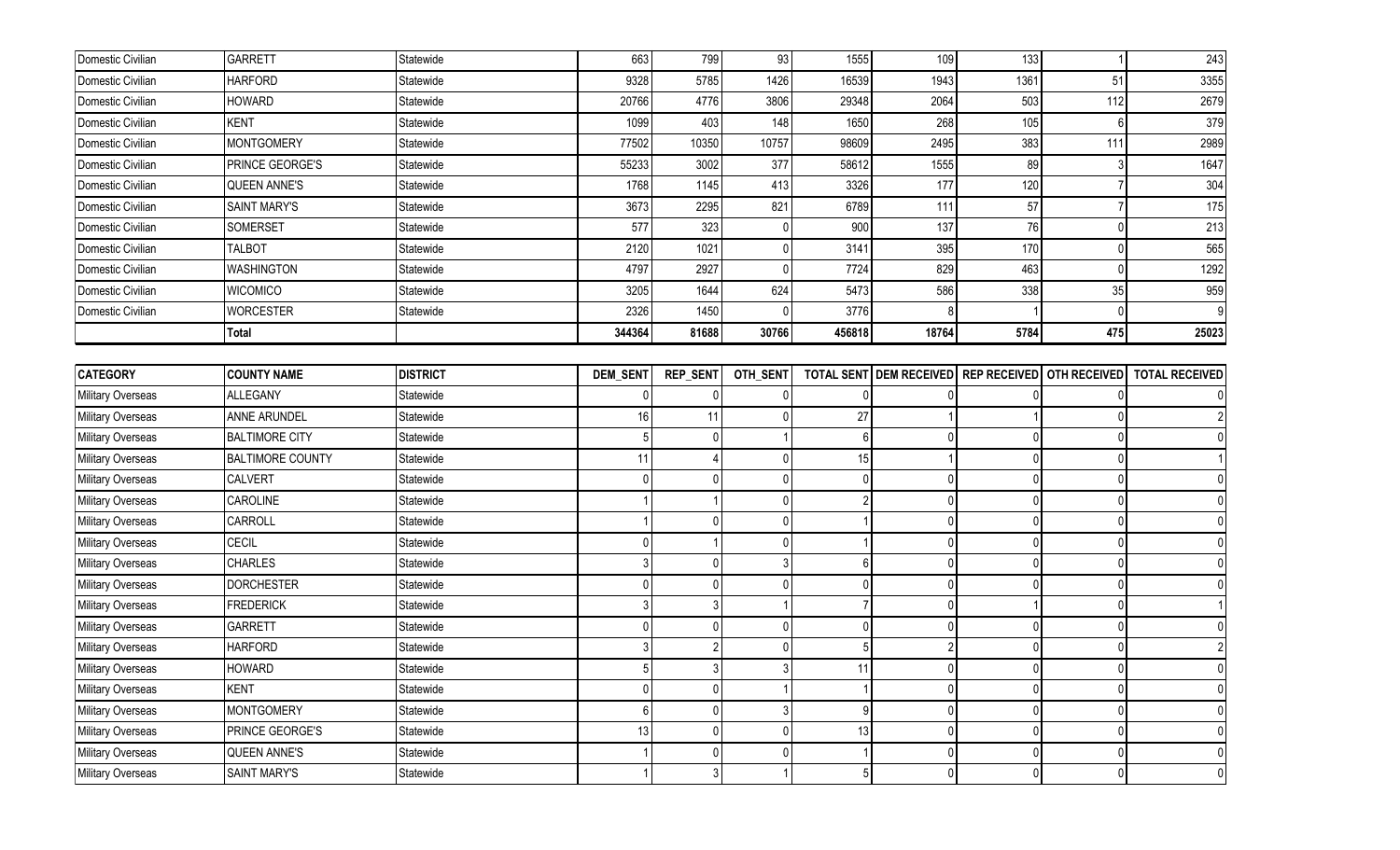| Military Overseas | <b>SOMERSET</b>         | Statewide       | $\overline{0}$ | $\mathbf 0$    | $\overline{0}$            | $\mathbf{0}$   | $\overline{0}$ | $\overline{0}$                       | $\overline{0}$ | 0                     |
|-------------------|-------------------------|-----------------|----------------|----------------|---------------------------|----------------|----------------|--------------------------------------|----------------|-----------------------|
| Military Overseas | <b>TALBOT</b>           | Statewide       |                |                | $\Omega$                  |                |                | $\Omega$                             | $\Omega$       | 0                     |
| Military Overseas | <b>WASHINGTON</b>       | Statewide       |                |                | $\mathbf{0}$              |                |                | $\Omega$                             |                | $\overline{0}$        |
| Military Overseas | <b>WICOMICO</b>         | Statewide       |                |                | $\overline{2}$            |                |                | $\Omega$                             |                | $\mathbf{0}$          |
| Military Overseas | <b>WORCESTER</b>        | Statewide       | $\mathbf{0}$   |                | $\mathbf{0}$              |                | <sup>0</sup>   | $\overline{0}$                       | $\Omega$       | $\mathbf{0}$          |
|                   | <b>Total</b>            |                 | ${\bf 72}$     | $30\,$         | 15                        | 117            |                | 2 <sup>1</sup>                       | $\mathbf{0}$   | 6                     |
|                   |                         |                 |                |                |                           |                |                |                                      |                |                       |
| <b>CATEGORY</b>   | <b>COUNTY NAME</b>      | <b>DISTRICT</b> | DEM_SENT       | REP_SENT       | OTH_SENT                  |                |                | TOTAL SENT DEM RECEIVED REP RECEIVED | OTH RECEIVED   | <b>TOTAL RECEIVED</b> |
| Military US       | ALLEGANY                | Statewide       | $\Omega$       | $\Omega$       | $\mathbf 0$               | U              |                |                                      |                | 0                     |
| Military US       | <b>ANNE ARUNDEL</b>     | Statewide       | 68             | 48             | $\Omega$                  | 116            |                |                                      |                | 9                     |
| Military US       | <b>BALTIMORE CITY</b>   | Statewide       | 15             |                | $\mathfrak{p}$            | 18             | $\Omega$       | $\overline{0}$                       |                | $\Omega$              |
| Military US       | <b>BALTIMORE COUNTY</b> | Statewide       | 21             |                | $\mathbf{0}$              | 26             |                | $\Omega$                             | $\Omega$       |                       |
| Military US       | <b>CALVERT</b>          | Statewide       | 3              | q              |                           | 13             | $\Omega$       | $\overline{0}$                       | $\Omega$       | $\mathbf{0}$          |
| Military US       | CAROLINE                | Statewide       | $\Omega$       |                | $\mathbf{0}$              |                | $\Omega$       | $\Omega$                             | $\Omega$       | $\mathbf{0}$          |
| Military US       | CARROLL                 | Statewide       | 3              | $\mathcal{P}$  | $\overline{2}$            |                | $\Omega$       | $\Omega$                             | $\Omega$       | $\Omega$              |
| Military US       | <b>CECIL</b>            | Statewide       |                |                | $\Omega$                  | $\mathfrak{p}$ | $\Omega$       |                                      | $\Omega$       |                       |
| Military US       | <b>CHARLES</b>          | Statewide       | 19             |                | 11                        | 34             | $\Omega$       |                                      | $\Omega$       |                       |
| Military US       | <b>DORCHESTER</b>       | Statewide       | $\Omega$       | $\Omega$       | $\mathbf 0$               | $\Omega$       |                | $\Omega$                             |                | $\Omega$              |
| Military US       | <b>FREDERICK</b>        | Statewide       | 12             | 15             | $\,6\,$                   | 33             |                | $\Omega$                             | $\Omega$       | 3                     |
| Military US       | <b>GARRETT</b>          | Statewide       | $\Omega$       | <sup>0</sup>   | $\mathbf{0}$              | $\Omega$       | $\Omega$       | $\Omega$                             | $\Omega$       | $\Omega$              |
| Military US       | <b>HARFORD</b>          | Statewide       | 9              | 9              |                           | 19             |                |                                      | $\Omega$       | 5                     |
| Military US       | <b>HOWARD</b>           | Statewide       | 21             | 11             | 17                        | 49             |                | $\Omega$                             |                | 3                     |
| Military US       | <b>KENT</b>             | Statewide       | $\overline{2}$ |                |                           |                | $\Omega$       | $\overline{0}$                       | $\Omega$       | $\mathbf 0$           |
| Military US       | <b>MONTGOMERY</b>       | Statewide       | 44             | 13             | 20                        | 77             | $\Omega$       | $\overline{0}$                       | $\Omega$       | $\mathbf{0}$          |
| Military US       | <b>PRINCE GEORGE'S</b>  | Statewide       | 34             |                | $\boldsymbol{\varLambda}$ | 42             |                | $\Omega$                             | $\Omega$       |                       |
| Military US       | <b>QUEEN ANNE'S</b>     | Statewide       |                |                | $\mathbf 0$               |                | $\Omega$       | $\Omega$                             |                | $\mathbf{0}$          |
| Military US       | <b>SAINT MARY'S</b>     | Statewide       | 8              | 15             | $\,6\,$                   | 29             | $\Omega$       | $\overline{0}$                       | $\Omega$       | $\mathbf{0}$          |
| Military US       | SOMERSET                | Statewide       | $\Omega$       |                | $\mathbf{0}$              |                | $\Omega$       | $\overline{0}$                       | $\Omega$       | $\mathbf{0}$          |
| Military US       | <b>TALBOT</b>           | Statewide       | $\Omega$       | $\Omega$       | $\mathbf 0$               | $\Omega$       | $\Omega$       | $\Omega$                             | $\Omega$       | 0                     |
| Military US       | <b>WASHINGTON</b>       | Statewide       | 2              |                | $\mathbf 0$               |                | $\Omega$       | $\overline{0}$                       | $\Omega$       | 0                     |
| Military US       | <b>WICOMICO</b>         | Statewide       | $\mathbf{0}$   |                | $\mathbf 0$               |                | $\Omega$       | $\overline{0}$                       | $\Omega$       | 0                     |
| Military US       | <b>WORCESTER</b>        | Statewide       | U              | $\overline{2}$ | $\Omega$                  |                | $\Omega$       | $\overline{0}$                       | $\Omega$       | $\mathbf{0}$          |
|                   | <b>Total</b>            |                 | 263            | 147            | 71                        | 481            | 16             |                                      | $\mathbf{c}$   | 25                    |

| <b>CATEGORY</b> | <b>COUNTY NAME</b> | <b>IDISTRICT</b> | <b>DEM</b><br><b>SENT</b> | DED CENT<br>- ƏEN L<br>nЕ | OTH SENT | <b>TOTA</b><br><b>CENT</b><br>5 EN | . I DEM RECEIVED I RET<br><b>REGEIVE</b> | IVED I<br>cn oi<br>ĸı<br><b>REVEIVI</b> | <b>COTH RECEIVED</b><br>EIVEN.<br>-ULIVED. | . RECEIVED l<br>TOTAL |
|-----------------|--------------------|------------------|---------------------------|---------------------------|----------|------------------------------------|------------------------------------------|-----------------------------------------|--------------------------------------------|-----------------------|
|                 |                    |                  |                           |                           |          |                                    |                                          |                                         |                                            |                       |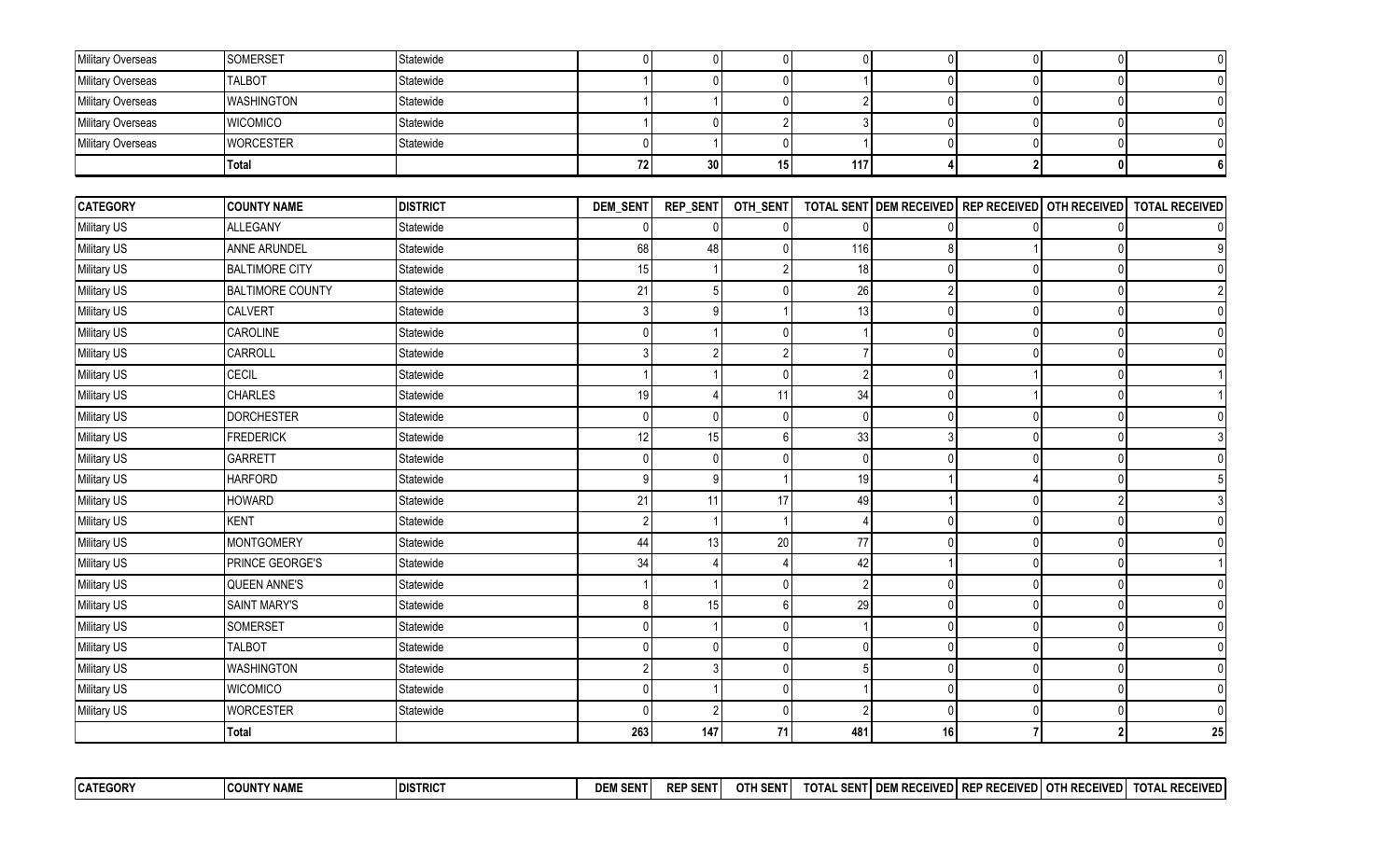| Civilian Overseas | ANNE ARUNDEL                  | Councilmanic District Code 001 | 14  |              | 0 | 18              | $\Omega$ | <sup>0</sup> | $\Omega$     |    |
|-------------------|-------------------------------|--------------------------------|-----|--------------|---|-----------------|----------|--------------|--------------|----|
| Civilian Overseas | <b>ANNE ARUNDEL</b>           | Councilmanic District Code 002 | 10  |              |   | 12              |          |              |              |    |
| Civilian Overseas | <b>ANNE ARUNDEL</b>           | Councilmanic District Code 003 | 22  |              |   | 26              |          |              |              |    |
| Civilian Overseas | <b>ANNE ARUNDEL</b>           | Councilmanic District Code 004 | 32  |              |   | 41              |          |              | <sup>0</sup> |    |
| Civilian Overseas | ANNE ARUNDEL                  | Councilmanic District Code 005 | 31  |              |   | 34              |          |              |              |    |
| Civilian Overseas | ANNE ARUNDEL                  | Councilmanic District Code 006 | 66  |              |   | 71              |          |              |              |    |
| Civilian Overseas | ANNE ARUNDEL                  | Councilmanic District Code 007 | 26  |              |   | 32              | 2        |              |              |    |
|                   | <b>ANNE ARUNDEL Total</b>     |                                | 201 | 33           | 0 | 234             | 14       |              |              | 18 |
| Civilian Overseas | <b>BALTIMORE CITY</b>         | Councilmanic District Code 001 | 31  |              |   | 33              |          |              |              |    |
| Civilian Overseas | <b>BALTIMORE CITY</b>         | Councilmanic District Code 002 |     |              |   |                 |          |              |              |    |
| Civilian Overseas | <b>BALTIMORE CITY</b>         | Councilmanic District Code 003 |     |              |   | 10              |          |              |              |    |
| Civilian Overseas | <b>BALTIMORE CITY</b>         | Councilmanic District Code 004 | 11  |              |   | 13              | $\cap$   |              |              |    |
| Civilian Overseas | <b>BALTIMORE CITY</b>         | Councilmanic District Code 005 | 25  | 15           |   | 41              |          |              |              |    |
| Civilian Overseas | <b>BALTIMORE CITY</b>         | Councilmanic District Code 006 |     |              |   |                 |          |              |              |    |
| Civilian Overseas | <b>BALTIMORE CITY</b>         | Councilmanic District Code 007 |     |              |   |                 |          |              |              |    |
| Civilian Overseas | <b>BALTIMORE CITY</b>         | Councilmanic District Code 008 |     |              |   |                 |          |              |              |    |
| Civilian Overseas | <b>BALTIMORE CITY</b>         | Councilmanic District Code 009 |     |              |   |                 |          |              |              |    |
| Civilian Overseas | <b>BALTIMORE CITY</b>         | Councilmanic District Code 010 |     |              |   |                 |          |              |              |    |
| Civilian Overseas | <b>BALTIMORE CITY</b>         | Councilmanic District Code 011 | 33  |              |   | 36              |          |              |              |    |
| Civilian Overseas | <b>BALTIMORE CITY</b>         | Councilmanic District Code 012 | 15  |              |   | 15              |          |              |              |    |
| Civilian Overseas | <b>BALTIMORE CITY</b>         | Councilmanic District Code 013 |     |              |   |                 |          |              |              |    |
| Civilian Overseas | <b>BALTIMORE CITY</b>         | Councilmanic District Code 014 | 31  |              |   | 32              |          |              |              |    |
|                   | <b>BALTIMORE CITY Total</b>   |                                | 182 | 25           |   | 211             |          |              |              |    |
| Civilian Overseas | <b>BALTIMORE COUNTY</b>       | Councilmanic District Code 001 | 21  |              |   | 24              |          |              |              |    |
| Civilian Overseas | <b>BALTIMORE COUNTY</b>       | Councilmanic District Code 002 | 49  | 11           |   | 64              |          |              |              |    |
| Civilian Overseas | <b>BALTIMORE COUNTY</b>       | Councilmanic District Code 003 | 56  |              |   | 62              |          |              |              |    |
| Civilian Overseas | <b>BALTIMORE COUNTY</b>       | Councilmanic District Code 004 | 16  |              |   | 19              |          |              |              |    |
| Civilian Overseas | <b>BALTIMORE COUNTY</b>       | Councilmanic District Code 005 | 17  |              |   | 25              |          |              |              |    |
| Civilian Overseas | <b>BALTIMORE COUNTY</b>       | Councilmanic District Code 006 | 27  |              |   | 30              |          |              |              |    |
| Civilian Overseas | <b>BALTIMORE COUNTY</b>       | Councilmanic District Code 007 |     |              |   | 12 <sup>1</sup> |          |              |              |    |
|                   | <b>BALTIMORE COUNTY Total</b> |                                | 195 | 35           | 6 | 236             | 8        | $\mathbf{0}$ |              | 9  |
| Civilian Overseas | <b>CECIL</b>                  | Councilmanic District Code 001 |     |              |   | $\Omega$        | $\Omega$ |              | 0            | 0  |
| Civilian Overseas | CECIL                         | Councilmanic District Code 002 |     |              | 0 |                 | $\Omega$ |              | 0            |    |
| Civilian Overseas | CECIL                         | Councilmanic District Code 003 |     |              |   |                 |          |              | 0            |    |
| Civilian Overseas | <b>CECIL</b>                  | Councilmanic District Code 004 |     | $\mathbf{3}$ |   | 5               | $\Omega$ | $\Omega$     | $\Omega$     | 0  |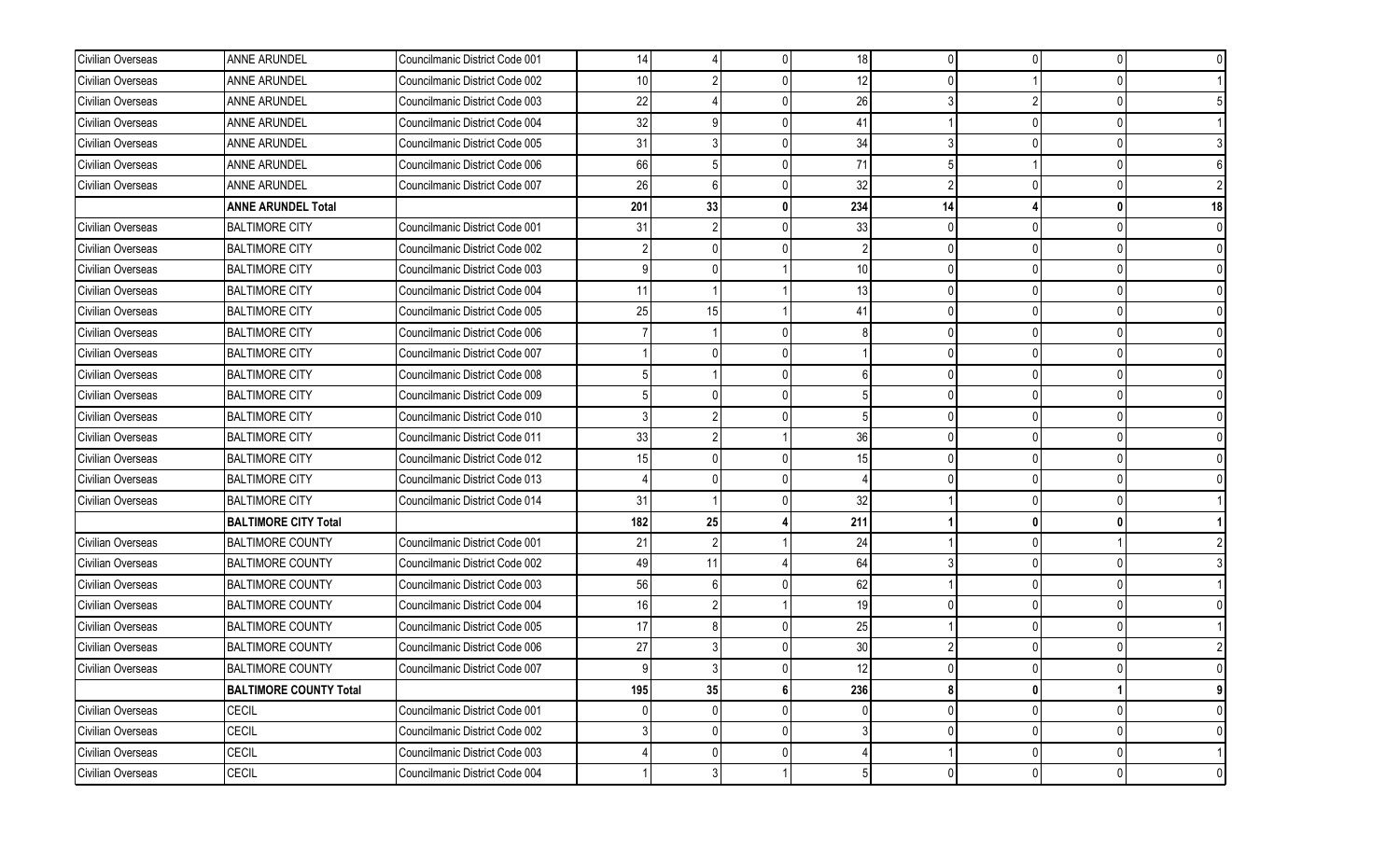| Civilian Overseas | CECIL                   | Councilmanic District Code 005 | 0   | $\Omega$       | $\overline{0}$ | $\pmb{0}$       | n        | $\Omega$     | $\Omega$ |    |
|-------------------|-------------------------|--------------------------------|-----|----------------|----------------|-----------------|----------|--------------|----------|----|
|                   | <b>CECIL Total</b>      |                                | ጸ   |                |                | 12              |          |              |          |    |
| Civilian Overseas | <b>DORCHESTER</b>       | Councilmanic District Code 001 |     |                | <sup>n</sup>   | $\mathfrak{p}$  |          | $\Omega$     |          |    |
| Civilian Overseas | <b>DORCHESTER</b>       | Councilmanic District Code 002 |     | U              | $\Omega$       |                 |          | $\Omega$     |          |    |
| Civilian Overseas | DORCHESTER              | Councilmanic District Code 003 |     |                | 0              |                 |          |              |          |    |
| Civilian Overseas | <b>DORCHESTER</b>       | Councilmanic District Code 004 |     |                | $\Omega$       |                 |          | $\Omega$     |          |    |
| Civilian Overseas | <b>DORCHESTER</b>       | Councilmanic District Code 005 |     |                | <sup>0</sup>   |                 |          | $\cup$       |          |    |
|                   | <b>DORCHESTER Total</b> |                                |     |                | $\mathbf{0}$   | 5               |          | $\mathbf{r}$ | n        |    |
| Civilian Overseas | <b>FREDERICK</b>        | Councilmanic District Code 001 | 10  |                |                | 16              |          | $\Omega$     |          |    |
| Civilian Overseas | <b>FREDERICK</b>        | Councilmanic District Code 002 | 11  |                |                | 19              |          | $\Omega$     |          |    |
| Civilian Overseas | <b>FREDERICK</b>        | Councilmanic District Code 003 | 16  | 3              |                | 20              |          |              |          |    |
| Civilian Overseas | <b>FREDERICK</b>        | Councilmanic District Code 004 | 19  |                | <sup>0</sup>   | 23              |          | $\cap$       |          |    |
| Civilian Overseas | <b>FREDERICK</b>        | Councilmanic District Code 005 | 11  |                | $\Omega$       | 13              |          |              |          |    |
|                   | <b>FREDERICK Total</b>  |                                | 67  | 18             | 6              | 91              | 2        |              | n        |    |
| Civilian Overseas | <b>HARFORD</b>          | Councilmanic District Code A   |     | 0              | $\Omega$       |                 |          | $\Omega$     |          |    |
| Civilian Overseas | <b>HARFORD</b>          | Councilmanic District Code B   |     |                | $\Omega$       | $6\overline{6}$ |          |              |          |    |
| Civilian Overseas | <b>HARFORD</b>          | Councilmanic District Code C   |     |                | $\Omega$       | q               |          | $\cup$       |          |    |
| Civilian Overseas | <b>HARFORD</b>          | Councilmanic District Code D   |     |                | <sup>0</sup>   |                 |          | $\cup$       |          |    |
| Civilian Overseas | <b>HARFORD</b>          | Councilmanic District Code E   | 6   |                |                | 8               |          | $\cup$       |          |    |
| Civilian Overseas | <b>HARFORD</b>          | Councilmanic District Code F   | 12  |                |                | 16              |          |              |          |    |
|                   | <b>HARFORD Total</b>    |                                | 31  | 12             | 3              | 46              |          |              |          |    |
| Civilian Overseas | <b>HOWARD</b>           | Councilmanic District Code 001 | 17  | $\overline{7}$ |                | 28              |          |              |          |    |
| Civilian Overseas | <b>HOWARD</b>           | Councilmanic District Code 002 | 35  |                |                | 40              |          |              |          |    |
| Civilian Overseas | HOWARD                  | Councilmanic District Code 003 | 24  |                |                | 31              |          | $\Omega$     |          |    |
| Civilian Overseas | <b>HOWARD</b>           | Councilmanic District Code 004 | 35  |                |                | 39              |          | $\Omega$     |          |    |
| Civilian Overseas | <b>HOWARD</b>           | Councilmanic District Code 005 | 27  | $\mathbf{3}$   | $\mathfrak{p}$ | 32              |          | $\cup$       |          |    |
|                   | <b>HOWARD Total</b>     |                                | 138 | 19             | 13             | 170             | 14       |              |          | 16 |
| Civilian Overseas | MONTGOMERY              | Councilmanic District Code 001 | 342 | 27             | 18             | 387             |          | $\Omega$     |          |    |
| Civilian Overseas | <b>MONTGOMERY</b>       | Councilmanic District Code 002 | 55  | 5              | 8              | 68              |          | $\Omega$     |          |    |
| Civilian Overseas | <b>MONTGOMERY</b>       | Councilmanic District Code 003 | 88  | 12             | 5              | 105             | $\Omega$ | $\Omega$     |          |    |
| Civilian Overseas | <b>MONTGOMERY</b>       | Councilmanic District Code 004 | 228 | 12             | 9              | 249             | 2        | $\Omega$     |          |    |
| Civilian Overseas | <b>MONTGOMERY</b>       | Councilmanic District Code 005 | 78  | 10             |                | 93              |          | $\Omega$     |          |    |
| Civilian Overseas | <b>MONTGOMERY</b>       | Councilmanic District Code 006 | 130 | 21             |                | 153             |          | <sup>0</sup> |          |    |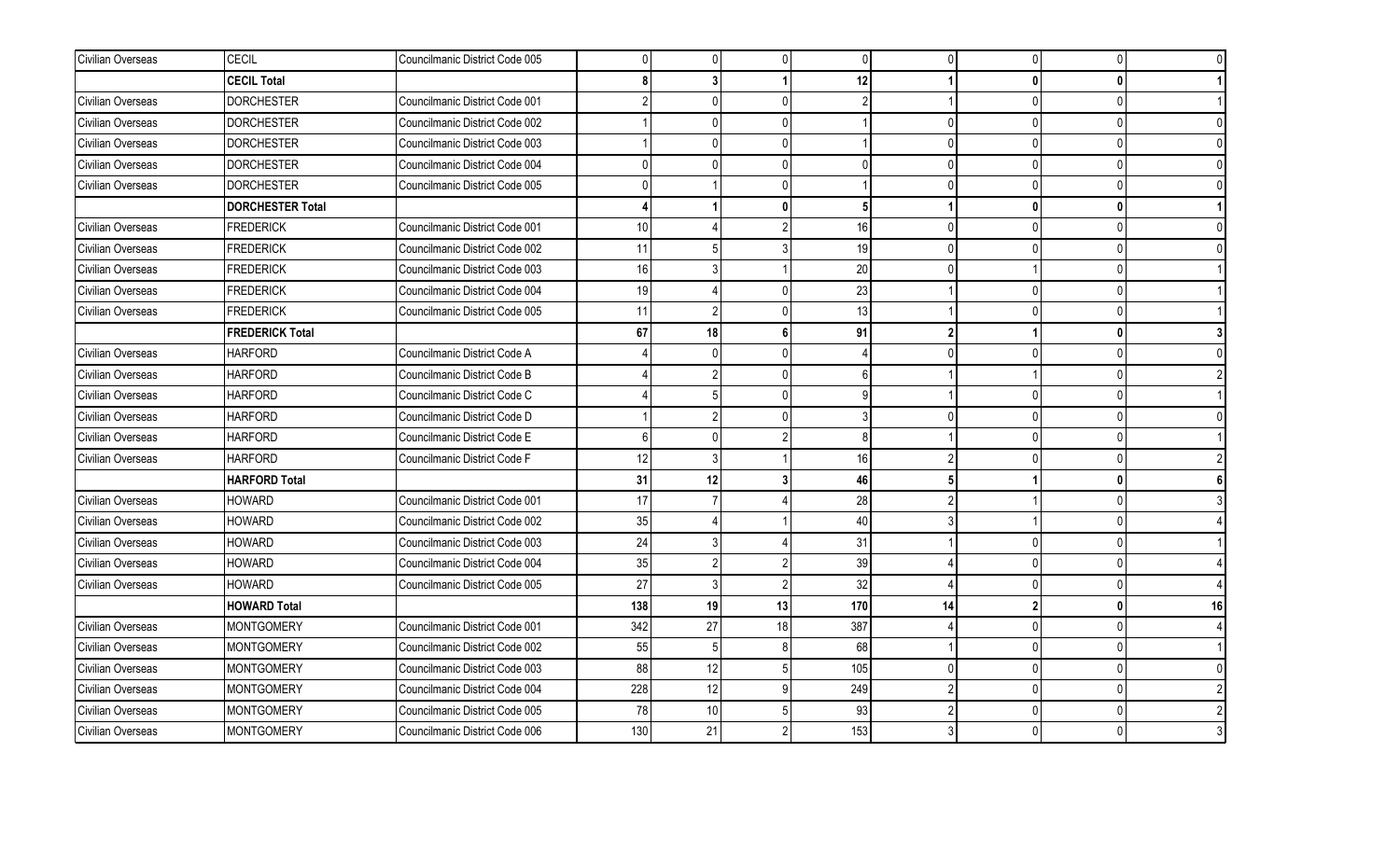| Civilian Overseas              | <b>MONTGOMERY</b>            | Councilmanic District Code 007 | 66              | 5              | $\overline{7}$ | 78    | $\Omega$     | $\overline{0}$ | $\Omega$     |      |
|--------------------------------|------------------------------|--------------------------------|-----------------|----------------|----------------|-------|--------------|----------------|--------------|------|
|                                | <b>MONTGOMERY Total</b>      |                                | 987             | 92             | 54             | 1133  | 12           | 0              |              | 12   |
| Civilian Overseas              | PRINCE GEORGE'S              | Councilmanic District Code 001 | 21              |                |                | 24    |              | $\Omega$       |              |      |
| Civilian Overseas              | PRINCE GEORGE'S              | Councilmanic District Code 002 | 15              | 3              | U              | 18    |              | $\overline{0}$ | U            |      |
| Civilian Overseas              | PRINCE GEORGE'S              | Councilmanic District Code 003 | 24              |                | n١             | 25    | $\Omega$     | $\Omega$       |              |      |
| Civilian Overseas              | PRINCE GEORGE'S              | Councilmanic District Code 004 | 38              | 2              |                | 40    |              | $\Omega$       |              |      |
| Civilian Overseas              | PRINCE GEORGE'S              | Councilmanic District Code 005 | 10              |                |                | 12    |              | 0              |              |      |
| Civilian Overseas              | PRINCE GEORGE'S              | Councilmanic District Code 006 | 14              | n              | n١             | 14    |              | $\Omega$       | <sup>n</sup> |      |
| Civilian Overseas              | PRINCE GEORGE'S              | Councilmanic District Code 007 |                 |                |                |       |              | $\overline{0}$ | $\Omega$     |      |
| Civilian Overseas              | PRINCE GEORGE'S              | Councilmanic District Code 008 | 15              |                | n١             | 16    | $\Omega$     | $\overline{0}$ | $\Omega$     |      |
| Civilian Overseas              | PRINCE GEORGE'S              | Councilmanic District Code 009 | 16              | $\overline{2}$ | ٥l             | 18    | $\Omega$     | $\overline{0}$ |              |      |
|                                | <b>PRINCE GEORGE'S Total</b> |                                | 156             | 14             |                | 171   | $\mathbf{0}$ | $\mathbf{0}$   |              |      |
| Civilian Overseas              | <b>TALBOT</b>                | Councilmanic District Code 000 | 17              |                | U              | 18    |              | $\Omega$       |              |      |
|                                | <b>TALBOT Total</b>          |                                | 17              |                | $\mathbf{0}$   | 18    | $\mathbf{0}$ | $\mathbf{0}$   |              |      |
| Civilian Overseas              | <b>WICOMICO</b>              | Councilmanic District Code 001 |                 |                | n١             |       |              | $\overline{0}$ |              |      |
| Civilian Overseas              | <b>WICOMICO</b>              | Councilmanic District Code 002 |                 |                |                |       |              | $\overline{0}$ |              |      |
| Civilian Overseas              | WICOMICO                     | Councilmanic District Code 003 |                 |                |                |       |              | 0              |              |      |
| Civilian Overseas              | <b>WICOMICO</b>              | Councilmanic District Code 004 |                 |                | $\Omega$       |       |              | $\Omega$       |              |      |
| Civilian Overseas              | <b>WICOMICO</b>              | Councilmanic District Code 005 | 2               |                |                |       |              | $\Omega$       | <sup>n</sup> |      |
|                                | <b>WICOMICO Total</b>        |                                | 10 <sup>1</sup> | $\overline{2}$ | $\mathbf{0}$   | 12    |              | $\mathbf{0}$   |              |      |
| <b>Civilian Overseas Total</b> |                              |                                | 1996            | 255            | 88             | 2339  | 59           | $\mathbf{8}$   |              | 68   |
| Domestic Civilian              | ANNE ARUNDEL                 | Councilmanic District Code 001 | 3448            | 979            |                | 4427  | 142          | 30             |              | 172  |
| Domestic Civilian              | ANNE ARUNDEL                 | Councilmanic District Code 002 | 3218            | 1146           | 0              | 4364  | 127          | 41             | 0            | 168  |
| Domestic Civilian              | <b>ANNE ARUNDEL</b>          | Councilmanic District Code 003 | 3114            | 1522           |                | 4636  | 132          | 67             | $\Omega$     | 199  |
| Domestic Civilian              | ANNE ARUNDEL                 | Councilmanic District Code 004 | 4204            | 1057           |                | 5261  | 152          | 29             | <sup>0</sup> | 181  |
| Domestic Civilian              | ANNE ARUNDEL                 | Councilmanic District Code 005 | 5428            | 2626           | U              | 8054  | 219          | 97             | $\Omega$     | 316  |
| Domestic Civilian              | ANNE ARUNDEL                 | Councilmanic District Code 006 | 6963            | 2284           |                | 9247  | 169          | 58             |              | 227  |
| Domestic Civilian              | ANNE ARUNDEL                 | Councilmanic District Code 007 | 4650            | 2096           | U.             | 6746  | 96           | 47             | 0            | 143  |
|                                | <b>ANNE ARUNDEL Total</b>    |                                | 31025           | 11710          | <b>n</b>       | 42735 | 1037         | 369            |              | 1406 |
| Domestic Civilian              | <b>BALTIMORE CITY</b>        | Councilmanic District Code 001 | 3163            | 315            | 296            | 3774  | 205          | 16             |              | 224  |
| Domestic Civilian              | <b>BALTIMORE CITY</b>        | Councilmanic District Code 002 | 2380            | 144            | 115            | 2639  | 209          | 17             |              | 228  |
| Domestic Civilian              | <b>BALTIMORE CITY</b>        | Councilmanic District Code 003 | 3144            | 205            | 209            | 3558  | 185          | 10             |              | 197  |
| Domestic Civilian              | <b>BALTIMORE CITY</b>        | Councilmanic District Code 004 | 3950            | 159            | 190            | 4299  | 338          | 13             |              | 353  |
| Domestic Civilian              | <b>BALTIMORE CITY</b>        | Councilmanic District Code 005 | 4085            | 276            | 181            | 4542  | 500          | 33             |              | 534  |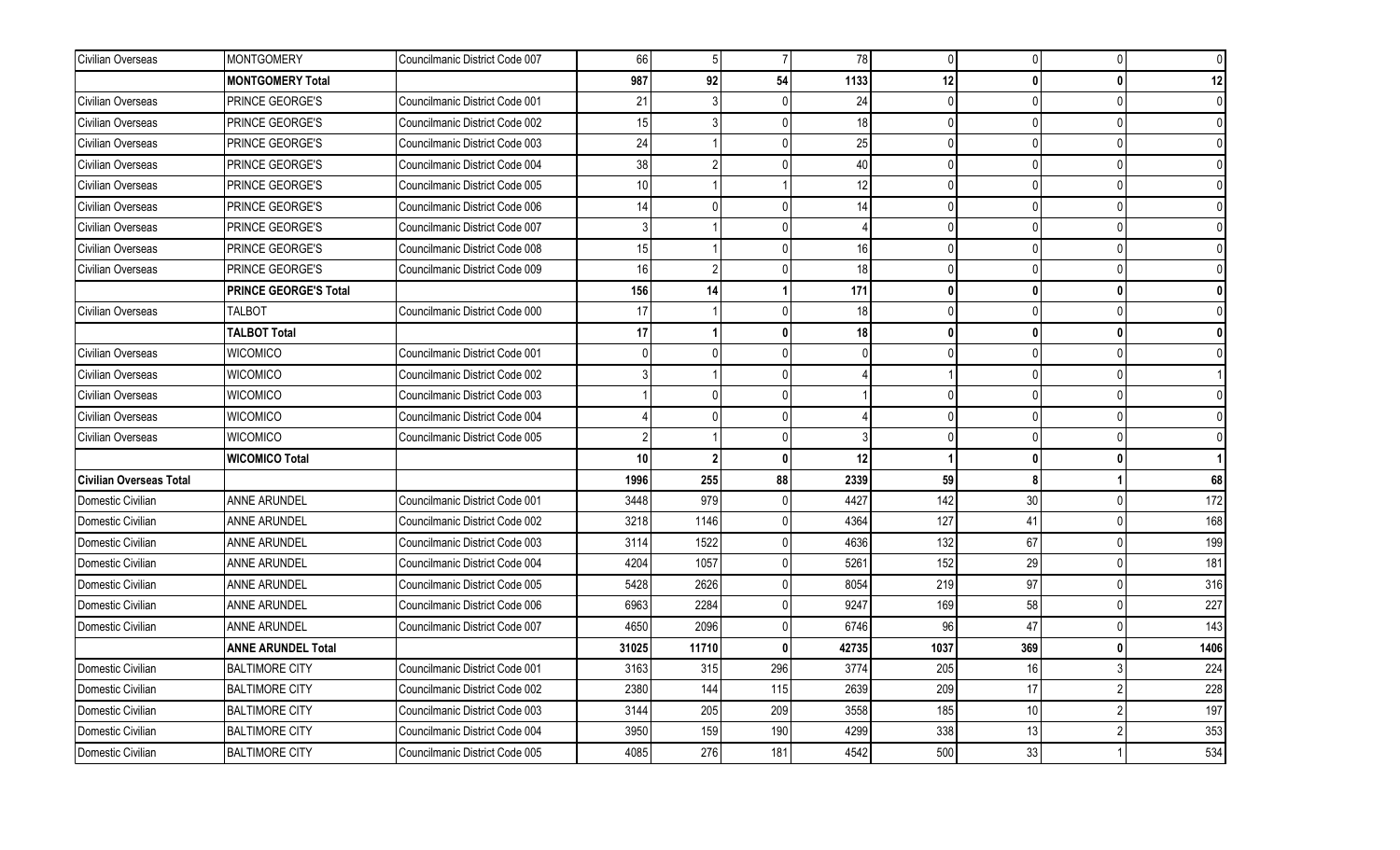| Domestic Civilian | <b>BALTIMORE CITY</b>         | Councilmanic District Code 006 | 2841  | 95    | 117          | 3053  | 366        | 11  |                 | 381        |
|-------------------|-------------------------------|--------------------------------|-------|-------|--------------|-------|------------|-----|-----------------|------------|
| Domestic Civilian | <b>BALTIMORE CITY</b>         | Councilmanic District Code 007 | 2569  | 89    | 119          | 2777  | 259        | 13  |                 | 276        |
| Domestic Civilian | <b>BALTIMORE CITY</b>         | Councilmanic District Code 008 | 2909  | 90    | 119          | 3118  | 210        |     |                 | 221        |
| Domestic Civilian | <b>BALTIMORE CITY</b>         | Councilmanic District Code 009 | 1608  | 40    | 66           | 1714  | 203        |     |                 | 208        |
| Domestic Civilian | <b>BALTIMORE CITY</b>         | Councilmanic District Code 010 | 1225  | 140   | 112          | 1477  | 77         |     |                 | 86         |
| Domestic Civilian | <b>BALTIMORE CITY</b>         | Councilmanic District Code 011 | 4058  | 275   | 361          | 4694  | 276        | 21  | 6               | 303        |
| Domestic Civilian | <b>BALTIMORE CITY</b>         | Councilmanic District Code 012 | 2144  | 60    | 147          | 2351  | 218        |     |                 | 230        |
| Domestic Civilian | <b>BALTIMORE CITY</b>         | Councilmanic District Code 013 | 1835  | 68    | 119          | 2022  | 191        | 10  |                 | 205        |
| Domestic Civilian | <b>BALTIMORE CITY</b>         | Councilmanic District Code 014 | 4250  | 139   | 216          | 4605  | 291        | 17  |                 | 316        |
|                   | <b>BALTIMORE CITY Total</b>   |                                | 40161 | 2095  | 2367         | 44623 | 3528       | 183 | 51              | 3762       |
| Domestic Civilian | <b>BALTIMORE COUNTY</b>       | Councilmanic District Code 001 | 6640  | 1435  | 839          | 8914  | 26         |     |                 | 28         |
| Domestic Civilian | <b>BALTIMORE COUNTY</b>       | Councilmanic District Code 002 | 11265 | 1635  | 936          | 13836 | 30         |     | 0               | 39         |
| Domestic Civilian | <b>BALTIMORE COUNTY</b>       | Councilmanic District Code 003 | 8338  | 3730  |              | 12068 | 31         | 15  | $\Omega$        | 46         |
| Domestic Civilian | <b>BALTIMORE COUNTY</b>       | Councilmanic District Code 004 | 8299  | 886   | 723          | 9908  | 16         |     |                 | 17         |
| Domestic Civilian | <b>BALTIMORE COUNTY</b>       | Councilmanic District Code 005 | 5762  | 2606  |              | 8368  | 5          | 10  | $\Omega$        | 15         |
| Domestic Civilian | <b>BALTIMORE COUNTY</b>       | Councilmanic District Code 006 | 7236  | 1632  | <sup>0</sup> | 8868  | 18         | 6   | <sup>0</sup>    | 24         |
| Domestic Civilian | <b>BALTIMORE COUNTY</b>       | Councilmanic District Code 007 | 3176  | 1226  |              | 4402  | 6          |     |                 | 11         |
|                   |                               |                                |       |       |              |       |            |     |                 |            |
|                   | <b>BALTIMORE COUNTY Total</b> |                                | 50716 | 13150 | 2498         | 66364 | 132        | 47  |                 | 180        |
| Domestic Civilian | CECIL                         | Councilmanic District Code 001 | 543   | 336   | 103          | 982   | 63         | 57  | $6\overline{6}$ | 126        |
| Domestic Civilian | <b>CECIL</b>                  | Councilmanic District Code 002 | 524   | 293   | 109          | 926   | 84         | 35  | $\Omega$        | 119        |
| Domestic Civilian | <b>CECIL</b>                  | Councilmanic District Code 003 | 565   | 522   | 173          | 1260  | 80         | 62  | 6               | 148        |
| Domestic Civilian | CECIL                         | Councilmanic District Code 004 | 607   | 391   | 134          | 1132  | 80         | 47  |                 | 130        |
| Domestic Civilian | CECIL                         | Councilmanic District Code 005 | 518   | 475   | 161          | 1154  | 93         | 59  | $6\overline{6}$ | 158        |
|                   | <b>CECIL Total</b>            |                                | 2757  | 2017  | 680          | 5454  | 400        | 260 | 21              | 681        |
| Domestic Civilian | <b>DORCHESTER</b>             | Councilmanic District Code 001 | 245   | 165   |              | 410   | 21         | 22  |                 | 43         |
| Domestic Civilian | <b>DORCHESTER</b>             | Councilmanic District Code 002 | 240   | 31    | $\Omega$     | 271   | 19         |     | $\Omega$        | 24         |
| Domestic Civilian | <b>DORCHESTER</b>             | Councilmanic District Code 003 | 390   | 162   |              | 552   | 62         | 27  |                 | 89         |
| Domestic Civilian | <b>DORCHESTER</b>             | Councilmanic District Code 004 | 162   | 103   | 20           | 285   | 9          | 18  | $\Omega$        | 27         |
| Domestic Civilian | <b>DORCHESTER</b>             | Councilmanic District Code 005 | 203   | 131   |              | 334   | 18         | 13  | U               | 31         |
|                   | <b>DORCHESTER Total</b>       |                                | 1240  | 592   | 20           | 1852  | 129        | 85  | $\mathbf{0}$    | 214        |
| Domestic Civilian | FREDERICK                     | Councilmanic District Code 001 | 3019  | 1125  | 625          | 4769  | 133        | 36  | $6\overline{6}$ | 175        |
| Domestic Civilian | FREDERICK                     | Councilmanic District Code 002 | 2576  | 1150  | 582          | 4308  | 104        | 28  | 6               | 138        |
| Domestic Civilian | FREDERICK                     | Councilmanic District Code 003 | 3014  | 862   | 472          | 4348  | 173<br>151 | 56  |                 | 233<br>185 |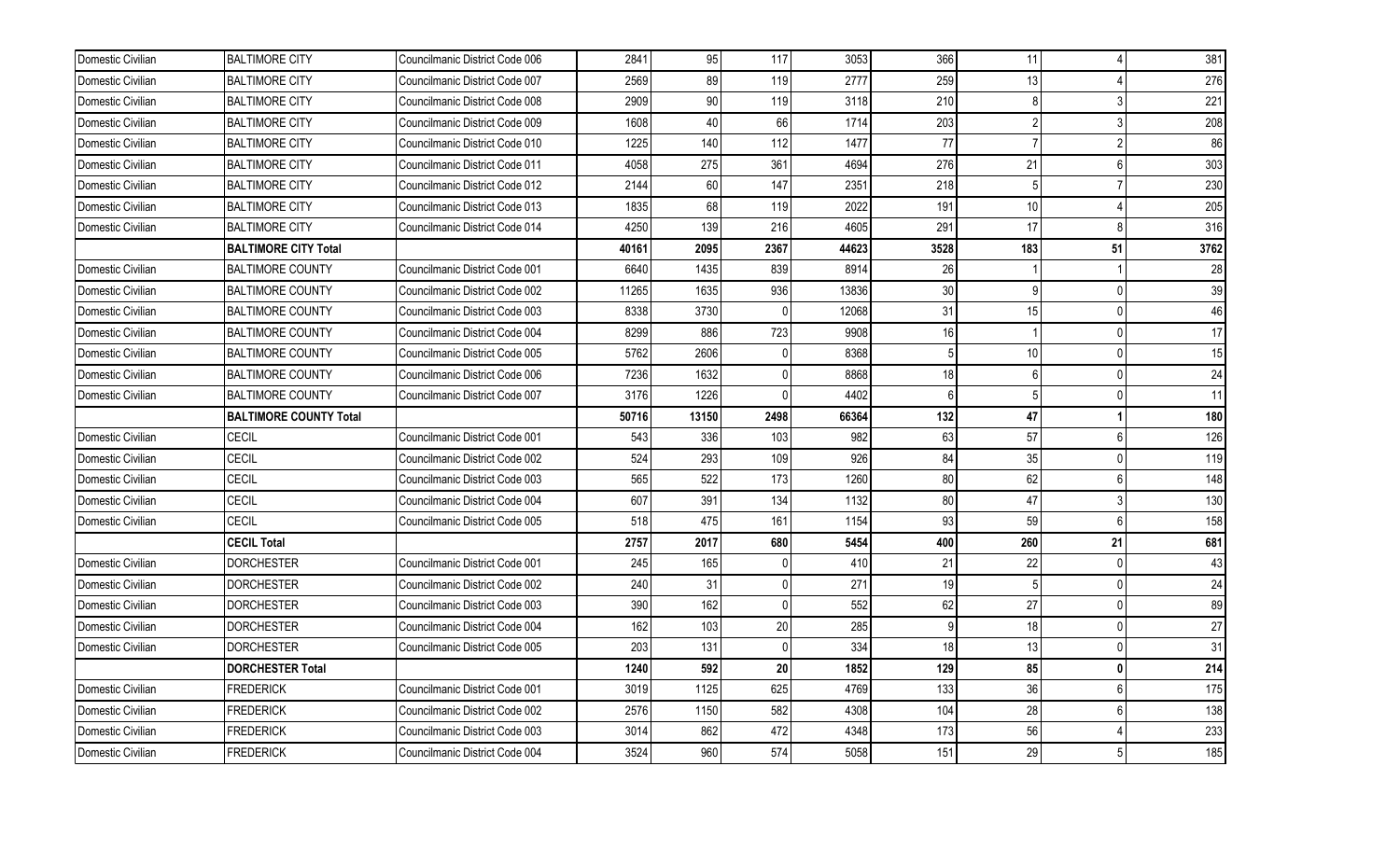| Domestic Civilian | <b>FREDERICK</b>             | Councilmanic District Code 005 | 1710  | 1028  | 366          | 3104  | 41   | 50             | 5        | 96   |
|-------------------|------------------------------|--------------------------------|-------|-------|--------------|-------|------|----------------|----------|------|
|                   | <b>FREDERICK Total</b>       |                                | 13843 | 5125  | 2619         | 21587 | 602  | 199            | 26       | 827  |
| Domestic Civilian | <b>HARFORD</b>               | Councilmanic District Code A   | 1277  | 487   | 246          | 2010  | 236  | 74             |          | 319  |
| Domestic Civilian | <b>HARFORD</b>               | Councilmanic District Code B   | 1559  | 1095  | 0            | 2654  | 301  | 229            | $\Omega$ | 530  |
| Domestic Civilian | <b>HARFORD</b>               | Councilmanic District Code C   | 1858  | 1272  | 450          | 3580  | 405  | 321            | 20       | 746  |
| Domestic Civilian | <b>HARFORD</b>               | Councilmanic District Code D   | 1318  | 1229  | U            | 2547  | 287  | 294            | $\Omega$ | 581  |
| Domestic Civilian | <b>HARFORD</b>               | Councilmanic District Code E   | 1512  | 850   | 329          | 2691  | 313  | 220            | 10       | 543  |
| Domestic Civilian | <b>HARFORD</b>               | Councilmanic District Code F   | 1804  | 852   | 401          | 3057  | 401  | 223            | 12       | 636  |
|                   | <b>HARFORD Total</b>         |                                | 9328  | 5785  | 1426         | 16539 | 1943 | 1361           | 51       | 3355 |
| Domestic Civilian | <b>HOWARD</b>                | Councilmanic District Code 001 | 3861  | 1025  | 761          | 5647  | 411  | 112            | 27       | 550  |
| Domestic Civilian | <b>HOWARD</b>                | Councilmanic District Code 002 | 4099  | 670   | 672          | 5441  | 442  | 75             | 12       | 529  |
| Domestic Civilian | HOWARD                       | Councilmanic District Code 003 | 3676  | 632   | 615          | 4923  | 348  | 67             | 26       | 441  |
| Domestic Civilian | <b>HOWARD</b>                | Councilmanic District Code 004 | 5085  | 884   | 866          | 6835  | 456  | 88             | 25       | 569  |
| Domestic Civilian | <b>HOWARD</b>                | Councilmanic District Code 005 | 4045  | 1565  | 892          | 6502  | 407  | 161            | 22       | 590  |
|                   | <b>HOWARD Total</b>          |                                | 20766 | 4776  | 3806         | 29348 | 2064 | 503            | 112      | 2679 |
| Domestic Civilian | <b>MONTGOMERY</b>            | Councilmanic District Code 001 | 17296 | 2196  | 2335         | 21827 | 519  | 65             | 26       | 610  |
| Domestic Civilian | <b>MONTGOMERY</b>            | Councilmanic District Code 002 | 7760  | 1410  | 1569         | 10739 | 220  | 48             | 18       | 286  |
| Domestic Civilian | <b>MONTGOMERY</b>            | Councilmanic District Code 003 | 10467 | 1511  | 1761         | 13739 | 314  | 60             | 24       | 398  |
| Domestic Civilian | <b>MONTGOMERY</b>            | Councilmanic District Code 004 | 13903 | 975   | 1399         | 16277 | 396  | 35             | 6        | 437  |
| Domestic Civilian | <b>MONTGOMERY</b>            | Councilmanic District Code 005 | 10392 | 1343  | 1127         | 12862 | 472  | 70             | 12       | 554  |
| Domestic Civilian | <b>MONTGOMERY</b>            | Councilmanic District Code 006 | 8450  | 1059  | 1098         | 10607 | 301  | 48             | 15       | 364  |
| Domestic Civilian | <b>MONTGOMERY</b>            | Councilmanic District Code 007 | 9234  | 1856  | 1468         | 12558 | 273  | 57             | 10       | 340  |
|                   | <b>MONTGOMERY Total</b>      |                                | 77502 | 10350 | 10757        | 98609 | 2495 | 383            | 111      | 2989 |
| Domestic Civilian | PRINCE GEORGE'S              | Councilmanic District Code 001 | 4698  | 580   |              | 5278  | 184  | 32             |          | 216  |
| Domestic Civilian | PRINCE GEORGE'S              | Councilmanic District Code 002 | 3394  | 170   |              | 3564  | 80   |                |          | 82   |
| Domestic Civilian | PRINCE GEORGE'S              | Councilmanic District Code 003 | 3839  | 272   | 0            | 4111  | 98   | $6 \,$         | $\Omega$ | 104  |
| Domestic Civilian | PRINCE GEORGE'S              | Councilmanic District Code 004 | 7172  | 750   | <sup>0</sup> | 7922  | 124  | 16             |          | 140  |
| Domestic Civilian | PRINCE GEORGE'S              | Councilmanic District Code 005 | 5904  | 205   | 131          | 6240  | 88   | 13             |          | 102  |
| Domestic Civilian | PRINCE GEORGE'S              | Councilmanic District Code 006 | 9409  | 227   | 179          | 9815  | 248  |                | 2        | 257  |
| Domestic Civilian | PRINCE GEORGE'S              | Councilmanic District Code 007 | 5147  | 106   | 67           | 5320  | 132  | $\overline{2}$ | $\Omega$ | 134  |
| Domestic Civilian | PRINCE GEORGE'S              | Councilmanic District Code 008 | 6922  | 240   | <sup>0</sup> | 7162  | 370  |                | $\Omega$ | 379  |
| Domestic Civilian | PRINCE GEORGE'S              | Councilmanic District Code 009 | 8748  | 452   |              | 9200  | 231  |                | $\Omega$ | 233  |
|                   | <b>PRINCE GEORGE'S Total</b> |                                | 55233 | 3002  | 377          | 58612 | 1555 | 89             | 3        | 1647 |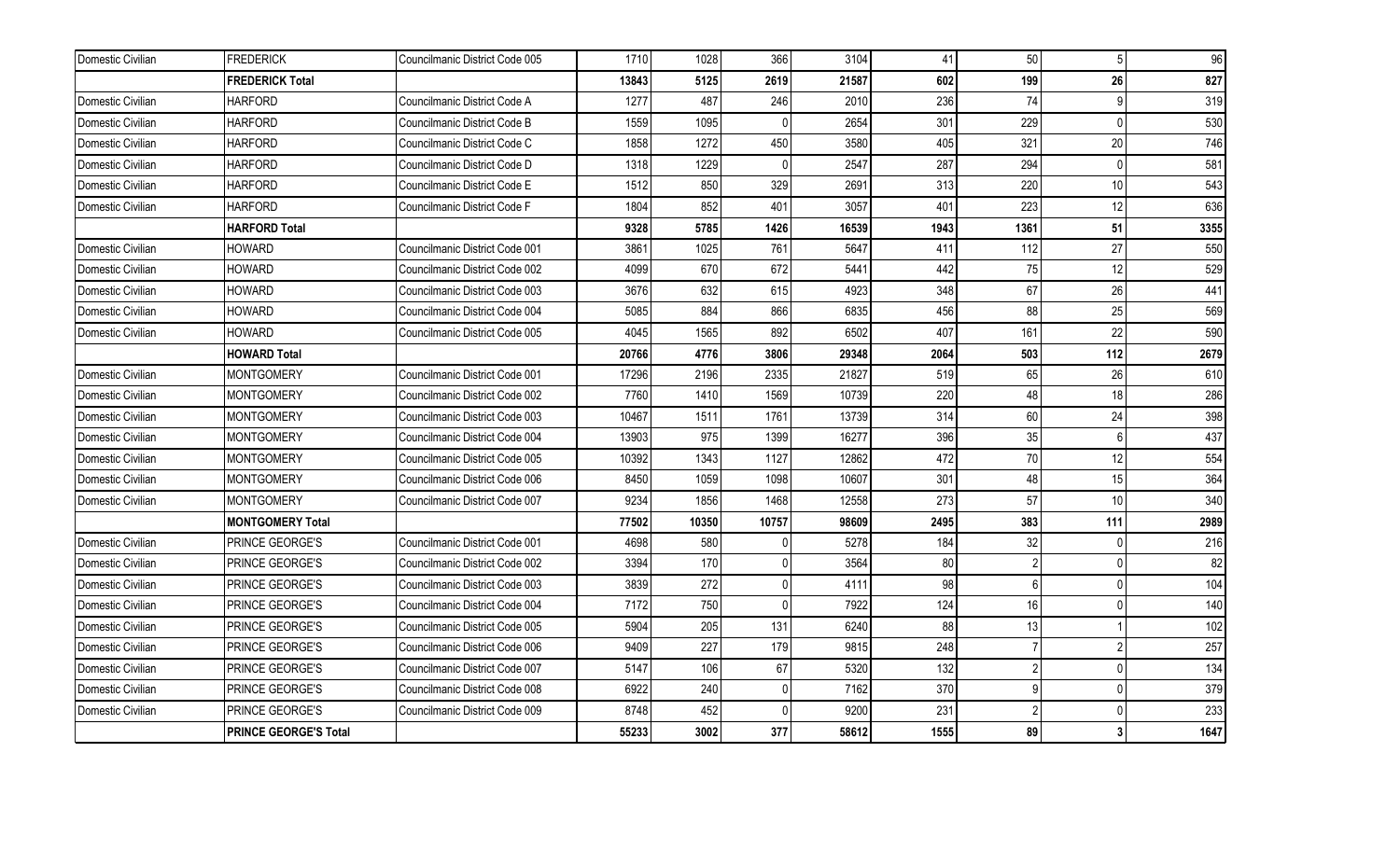| Domestic Civilian       | <b>TALBOT</b>               | Councilmanic District Code 000 | 2120   | 1021         | 0            | 3141           | 395          | 170          |     | 565   |
|-------------------------|-----------------------------|--------------------------------|--------|--------------|--------------|----------------|--------------|--------------|-----|-------|
|                         | <b>TALBOT Total</b>         |                                | 2120   | 1021         | <sup>0</sup> | 3141           | 395          | 170          |     | 565   |
| Domestic Civilian       | <b>WICOMICO</b>             | Councilmanic District Code 001 | 618    | 127          | 87           | 832            | 133          | 32           |     | 170   |
| Domestic Civilian       | <b>WICOMICO</b>             | Councilmanic District Code 002 | 798    | 495          | 176          | 1469           | 112          | 88           |     | 207   |
| Domestic Civilian       | <b>WICOMICO</b>             | Councilmanic District Code 003 | 698    | 459          | 145          | 1302           | 119          | 100          | 11  | 230   |
| Domestic Civilian       | <b>WICOMICO</b>             | Councilmanic District Code 004 | 513    | 224          | 99           | 836            | 118          | 55           |     | 176   |
| Domestic Civilian       | <b>WICOMICO</b>             | Councilmanic District Code 005 | 578    | 339          | 117          | 1034           | 104          | 63           |     | 176   |
|                         | <b>WICOMICO Total</b>       |                                | 3205   | 1644         | 624          | 5473           | 586          | 338          | 35  | 959   |
| Domestic Civilian Total |                             |                                | 307896 | 61267        | 25174        | 394337         | 14866        | 3987         | 411 | 19264 |
| Military Overseas       | ANNE ARUNDEL                | Councilmanic District Code 001 |        |              |              |                |              |              |     |       |
| Military Overseas       | ANNE ARUNDEL                | Councilmanic District Code 002 |        |              |              |                |              | $\cup$       |     |       |
| Military Overseas       | ANNE ARUNDEL                | Councilmanic District Code 003 |        |              | $\Omega$     |                |              | $\cup$       |     |       |
| Military Overseas       | ANNE ARUNDEL                | Councilmanic District Code 004 |        |              | <sup>0</sup> |                |              | $\Omega$     |     |       |
| Military Overseas       | ANNE ARUNDEL                | Councilmanic District Code 005 |        |              | <sup>0</sup> |                |              |              |     |       |
| Military Overseas       | ANNE ARUNDEL                | Councilmanic District Code 006 |        |              | $\Omega$     |                |              | $\Omega$     |     |       |
| Military Overseas       | ANNE ARUNDEL                | Councilmanic District Code 007 |        |              | <sup>0</sup> |                |              |              |     |       |
|                         | <b>ANNE ARUNDEL Total</b>   |                                | 16     | 11           | 0            | 27             |              |              |     |       |
| Military Overseas       | <b>BALTIMORE CITY</b>       | Councilmanic District Code 001 |        | U            | <sup>0</sup> | $\mathcal{P}$  |              | $\cup$       |     |       |
| Military Overseas       | <b>BALTIMORE CITY</b>       | Councilmanic District Code 002 |        | 0            | <sup>0</sup> | $\Omega$       |              | $\cup$       |     |       |
| Military Overseas       | <b>BALTIMORE CITY</b>       | Councilmanic District Code 003 |        | 0            | $\Omega$     | $\Omega$       | $\Omega$     | $\Omega$     |     |       |
| Military Overseas       | <b>BALTIMORE CITY</b>       | Councilmanic District Code 004 |        |              | <sup>0</sup> |                |              | $\Omega$     |     |       |
| Military Overseas       | <b>BALTIMORE CITY</b>       | Councilmanic District Code 005 |        |              | <sup>0</sup> |                |              | $\Omega$     |     |       |
| Military Overseas       | <b>BALTIMORE CITY</b>       | Councilmanic District Code 006 |        | 0            | $\Omega$     | $\Omega$       |              | $\Omega$     |     |       |
| Military Overseas       | <b>BALTIMORE CITY</b>       | Councilmanic District Code 007 |        | U            | <sup>0</sup> | $\Omega$       |              | $\Omega$     |     |       |
| Military Overseas       | <b>BALTIMORE CITY</b>       | Councilmanic District Code 008 |        | 0            | $\Omega$     | $\Omega$       | ſ            | $\Omega$     |     |       |
| Military Overseas       | <b>BALTIMORE CITY</b>       | Councilmanic District Code 009 |        | U            | $\Omega$     | $\Omega$       |              | $\Omega$     |     |       |
| Military Overseas       | <b>BALTIMORE CITY</b>       | Councilmanic District Code 010 |        |              | $\Omega$     |                |              |              |     |       |
| Military Overseas       | <b>BALTIMORE CITY</b>       | Councilmanic District Code 011 |        | U            |              | $\mathfrak{p}$ |              | $\Omega$     |     |       |
| Military Overseas       | <b>BALTIMORE CITY</b>       | Councilmanic District Code 012 |        | U            | <sup>0</sup> | $\mathbf 0$    |              | $\Omega$     |     |       |
| Military Overseas       | <b>BALTIMORE CITY</b>       | Councilmanic District Code 013 |        | 0            | $\Omega$     | $\mathbf{0}$   | U            | $\Omega$     |     |       |
| Military Overseas       | <b>BALTIMORE CITY</b>       | Councilmanic District Code 014 |        | U            | $\Omega$     | $\Omega$       | U            | $\cup$       |     |       |
|                         | <b>BALTIMORE CITY Total</b> |                                |        | 0            |              | 6              | $\mathbf{0}$ | $\mathbf{r}$ |     |       |
| Military Overseas       | <b>BALTIMORE COUNTY</b>     | Councilmanic District Code 001 |        | 0            | $\Omega$     |                |              | $\cup$       |     |       |
| Military Overseas       | <b>BALTIMORE COUNTY</b>     | Councilmanic District Code 002 |        | <sup>0</sup> |              |                |              |              |     |       |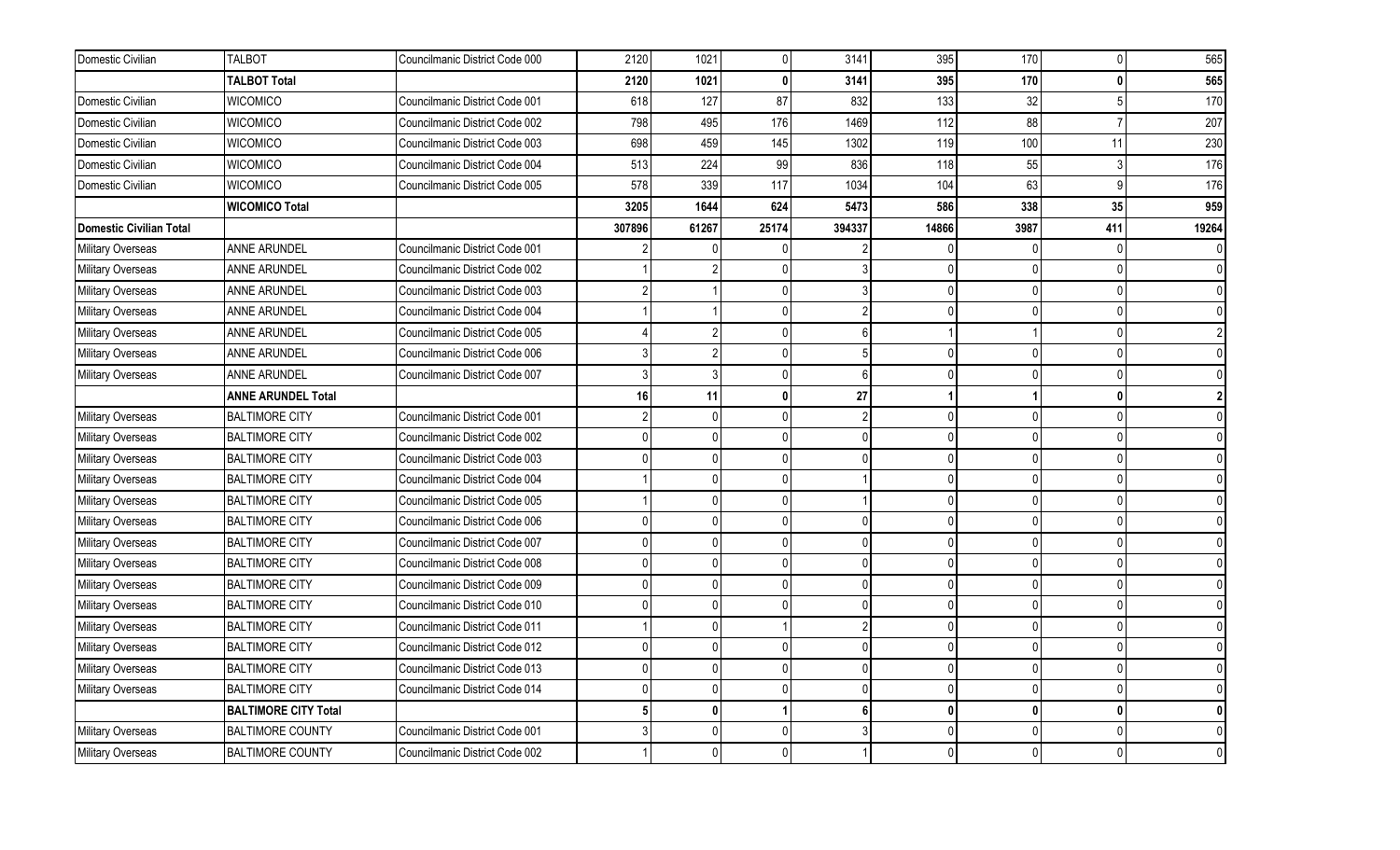| Military Overseas | <b>BALTIMORE COUNTY</b>       | Councilmanic District Code 003 |    | $\overline{2}$ |                |    |              | $\overline{0}$ | 0            |                |
|-------------------|-------------------------------|--------------------------------|----|----------------|----------------|----|--------------|----------------|--------------|----------------|
| Military Overseas | <b>BALTIMORE COUNTY</b>       | Councilmanic District Code 004 |    |                |                |    |              |                |              |                |
| Military Overseas | <b>BALTIMORE COUNTY</b>       | Councilmanic District Code 005 |    |                |                |    |              | $\Omega$       |              |                |
| Military Overseas | <b>BALTIMORE COUNTY</b>       | Councilmanic District Code 006 |    |                |                |    |              | $\overline{0}$ | 0            |                |
| Military Overseas | <b>BALTIMORE COUNTY</b>       | Councilmanic District Code 007 |    |                |                |    |              | $\Omega$       |              |                |
|                   | <b>BALTIMORE COUNTY Total</b> |                                | 11 |                |                | 15 |              | $\mathbf{0}$   |              |                |
| Military Overseas | CECIL                         | Councilmanic District Code 001 |    |                |                |    |              | $\Omega$       |              |                |
| Military Overseas | <b>CECIL</b>                  | Councilmanic District Code 002 |    |                |                |    |              | $\overline{0}$ |              |                |
| Military Overseas | CECIL                         | Councilmanic District Code 003 |    |                |                |    |              | 0              |              |                |
| Military Overseas | CECIL                         | Councilmanic District Code 004 |    |                |                |    |              | $\Omega$       |              |                |
| Military Overseas | <b>CECIL</b>                  | Councilmanic District Code 005 |    |                |                |    |              | $\Omega$       |              |                |
|                   | <b>CECIL Total</b>            |                                |    |                | U              |    | $\mathbf{0}$ | $\mathbf{0}$   |              |                |
| Military Overseas | <b>DORCHESTER</b>             | Councilmanic District Code 001 |    |                |                |    |              | $\Omega$       |              |                |
| Military Overseas | <b>DORCHESTER</b>             | Councilmanic District Code 002 |    |                |                |    |              | $\mathbf{0}$   |              |                |
| Military Overseas | <b>DORCHESTER</b>             | Councilmanic District Code 003 |    |                |                |    |              | $\mathbf{0}$   |              |                |
| Military Overseas | <b>DORCHESTER</b>             | Councilmanic District Code 004 |    |                |                |    |              | $\Omega$       |              |                |
| Military Overseas | <b>DORCHESTER</b>             | Councilmanic District Code 005 |    |                |                |    |              |                |              |                |
|                   | <b>DORCHESTER Total</b>       |                                |    |                |                |    |              | $\bf{0}$       |              |                |
| Military Overseas | <b>FREDERICK</b>              | Councilmanic District Code 001 |    |                |                |    |              |                |              |                |
| Military Overseas | <b>FREDERICK</b>              | Councilmanic District Code 002 |    |                |                |    |              | 0              |              |                |
| Military Overseas | <b>FREDERICK</b>              | Councilmanic District Code 003 |    |                |                |    |              |                |              |                |
| Military Overseas | <b>FREDERICK</b>              | Councilmanic District Code 004 |    |                |                |    |              | $\overline{0}$ |              |                |
| Military Overseas | <b>FREDERICK</b>              | Councilmanic District Code 005 |    |                |                |    |              | $\overline{0}$ | <sup>0</sup> |                |
|                   | <b>FREDERICK Total</b>        |                                |    |                |                |    |              |                |              |                |
| Military Overseas | <b>HARFORD</b>                | Councilmanic District Code A   |    |                |                |    |              | 0              |              |                |
| Military Overseas | <b>HARFORD</b>                | Councilmanic District Code B   |    |                |                |    |              | $\overline{0}$ |              |                |
| Military Overseas | <b>HARFORD</b>                | Councilmanic District Code C   |    | 2              |                |    |              | $\overline{0}$ |              |                |
| Military Overseas | <b>HARFORD</b>                | Councilmanic District Code D   |    |                |                |    |              | $\Omega$       |              |                |
| Military Overseas | <b>HARFORD</b>                | Councilmanic District Code E   |    |                |                |    |              | 0              | <sup>0</sup> |                |
| Military Overseas | <b>HARFORD</b>                | Councilmanic District Code F   |    |                |                |    |              |                |              |                |
|                   | <b>HARFORD Total</b>          |                                |    | 2              | 0              |    |              | $\mathbf{0}$   | 0            | $\mathbf{2}$   |
| Military Overseas | <b>HOWARD</b>                 | Councilmanic District Code 001 |    |                |                |    |              | $\overline{0}$ | 0            | $\overline{0}$ |
| Military Overseas | <b>HOWARD</b>                 | Councilmanic District Code 002 |    |                | 0              |    | $\Omega$     | $\pmb{0}$      | $\Omega$     | 0              |
| Military Overseas | <b>HOWARD</b>                 | Councilmanic District Code 003 |    |                |                |    |              | $\overline{0}$ | $\Omega$     | $\overline{0}$ |
| Military Overseas | <b>HOWARD</b>                 | Councilmanic District Code 004 |    | $\overline{0}$ | $\overline{2}$ |    | $\Omega$     | $\overline{0}$ | 0            | $\overline{0}$ |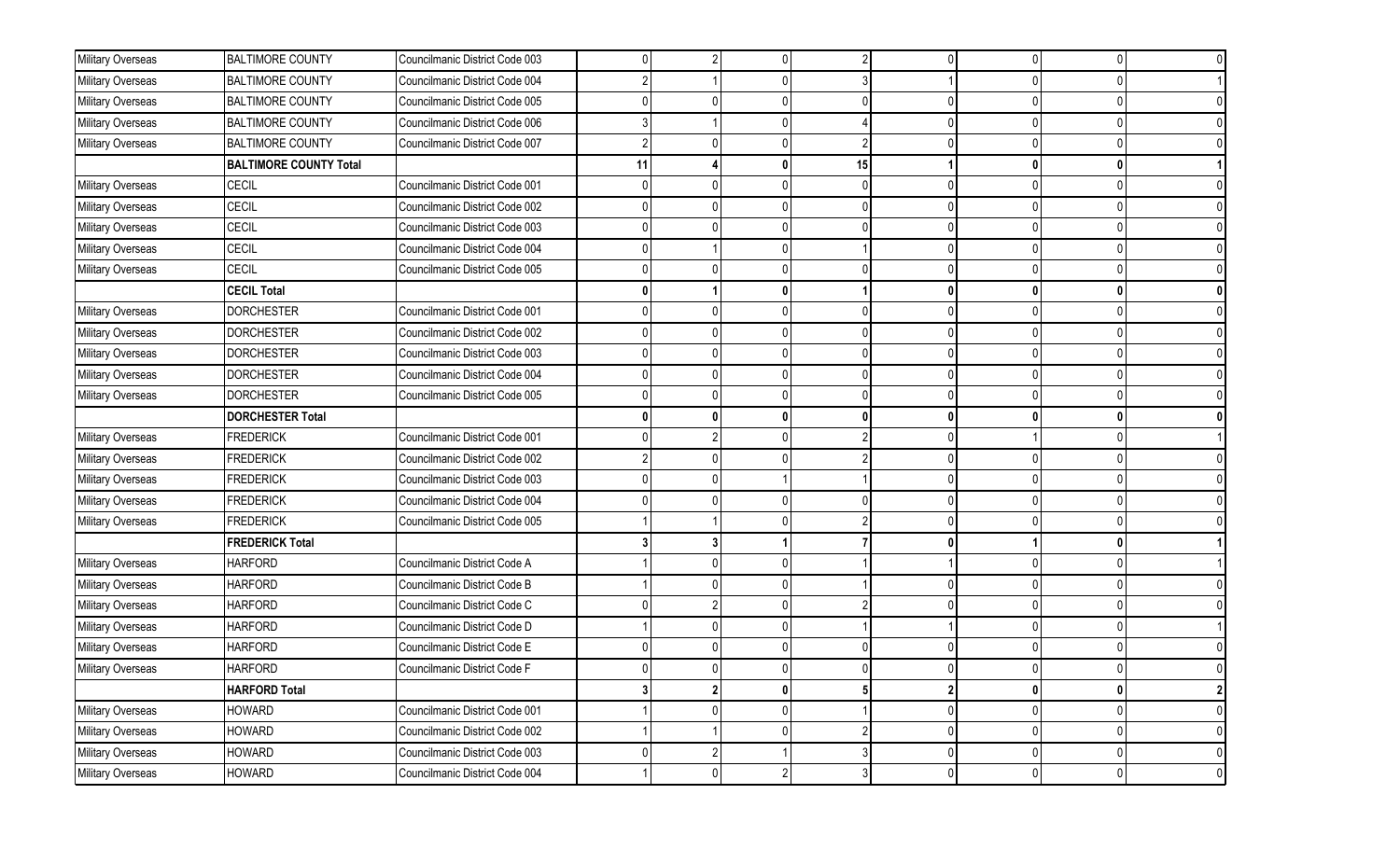| Military Overseas       | <b>HOWARD</b>                | Councilmanic District Code 005 |    | 0            | $\Omega$       | $\sqrt{2}$ |   | $\Omega$     |  |
|-------------------------|------------------------------|--------------------------------|----|--------------|----------------|------------|---|--------------|--|
|                         | <b>HOWARD Total</b>          |                                |    |              |                | 11         | n |              |  |
| Military Overseas       | <b>MONTGOMERY</b>            | Councilmanic District Code 001 |    |              |                | $\cap$     |   |              |  |
| Military Overseas       | <b>MONTGOMERY</b>            | Councilmanic District Code 002 |    |              |                |            |   |              |  |
| Military Overseas       | <b>MONTGOMERY</b>            | Councilmanic District Code 003 |    |              |                |            |   |              |  |
| Military Overseas       | <b>MONTGOMERY</b>            | Councilmanic District Code 004 |    |              |                |            |   |              |  |
| Military Overseas       | <b>MONTGOMERY</b>            | Councilmanic District Code 005 |    |              |                |            |   |              |  |
| Military Overseas       | <b>MONTGOMERY</b>            | Councilmanic District Code 006 |    |              | <sup>n</sup>   |            |   |              |  |
| Military Overseas       | <b>MONTGOMERY</b>            | Councilmanic District Code 007 |    | U            |                |            |   | $\Omega$     |  |
|                         | <b>MONTGOMERY Total</b>      |                                |    | 0            | 3              | q          | n |              |  |
| Military Overseas       | PRINCE GEORGE'S              | Councilmanic District Code 001 |    |              | <sup>0</sup>   |            |   | $\Omega$     |  |
| Military Overseas       | PRINCE GEORGE'S              | Councilmanic District Code 002 |    |              | ŋ              |            |   |              |  |
| Military Overseas       | PRINCE GEORGE'S              | Councilmanic District Code 003 |    |              | $\Omega$       |            |   |              |  |
| Military Overseas       | PRINCE GEORGE'S              | Councilmanic District Code 004 |    |              | <sup>0</sup>   |            |   | $\Omega$     |  |
| Military Overseas       | PRINCE GEORGE'S              | Councilmanic District Code 005 |    |              | <sup>0</sup>   |            |   |              |  |
| Military Overseas       | PRINCE GEORGE'S              | Councilmanic District Code 006 |    |              |                |            |   |              |  |
| Military Overseas       | PRINCE GEORGE'S              | Councilmanic District Code 007 |    |              |                |            |   |              |  |
| Military Overseas       | PRINCE GEORGE'S              | Councilmanic District Code 008 |    |              | <sup>0</sup>   |            |   |              |  |
| Military Overseas       | PRINCE GEORGE'S              | Councilmanic District Code 009 |    | 0            | <sup>0</sup>   | $\Omega$   |   | $\cup$       |  |
|                         | <b>PRINCE GEORGE'S Total</b> |                                | 13 | $\mathbf{0}$ | $\mathbf{0}$   | 13         | ŋ | $\mathbf{r}$ |  |
| Military Overseas       | <b>TALBOT</b>                | Councilmanic District Code 000 |    |              |                |            |   |              |  |
|                         | <b>TALBOT Total</b>          |                                |    | 0            | 0              |            |   |              |  |
| Military Overseas       | <b>WICOMICO</b>              | Councilmanic District Code 001 |    |              | $\Omega$       | $\Omega$   |   | $\Omega$     |  |
| Military Overseas       | <b>WICOMICO</b>              | Councilmanic District Code 002 |    |              | <sup>0</sup>   | $\Omega$   |   |              |  |
| Military Overseas       | <b>WICOMICO</b>              | Councilmanic District Code 003 |    | 0            |                | 2          |   | $\cup$       |  |
| Military Overseas       | <b>WICOMICO</b>              | Councilmanic District Code 004 |    |              | <sup>0</sup>   |            |   |              |  |
| Military Overseas       | WICOMICO                     | Councilmanic District Code 005 |    |              |                |            |   |              |  |
|                         | <b>WICOMICO Total</b>        |                                |    | Û            | $\overline{2}$ | 3          |   | $\mathbf{r}$ |  |
| Military Overseas Total |                              |                                | 64 | 24           | 10             | 98         |   |              |  |
| Military US             | ANNE ARUNDEL                 | Councilmanic District Code 001 | 16 | 5            | <sup>0</sup>   | 21         |   | $\Omega$     |  |
| Military US             | ANNE ARUNDEL                 | Councilmanic District Code 002 |    |              | <sup>0</sup>   | 12         |   | $\Omega$     |  |
| Military US             | ANNE ARUNDEL                 | Councilmanic District Code 003 |    | 5            | ŋ              | 12         |   |              |  |
| Military US             | ANNE ARUNDEL                 | Councilmanic District Code 004 | 17 | 6            | $\Omega$       | 23         |   | $\Omega$     |  |
| Military US             | ANNE ARUNDEL                 | Councilmanic District Code 005 |    | 8            |                | 14         |   |              |  |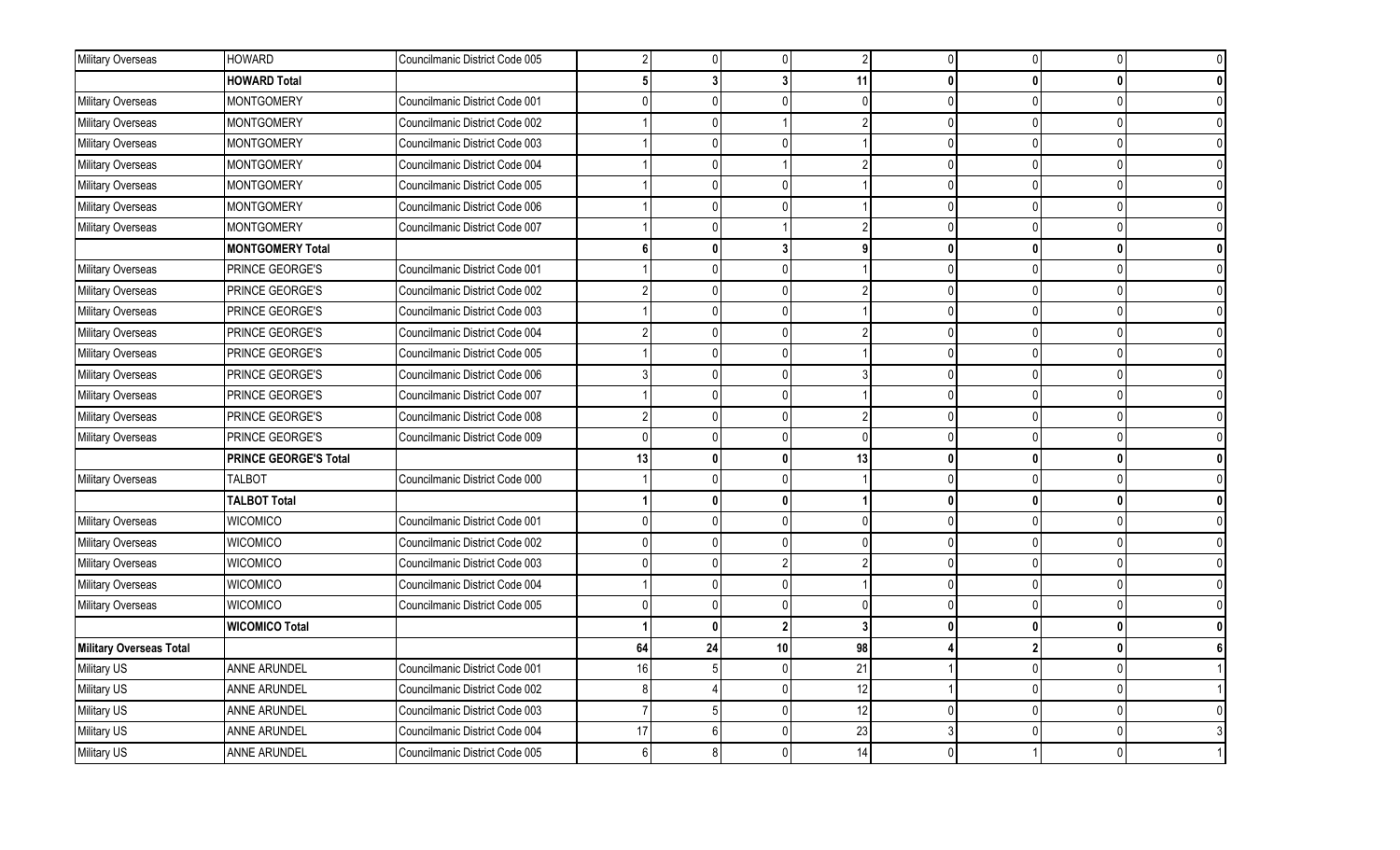| Military US | <b>ANNE ARUNDEL</b>           | Councilmanic District Code 006 |    | 10              | $\overline{0}$ | 18  |              | <sup>0</sup>   | $\Omega$       |   |
|-------------|-------------------------------|--------------------------------|----|-----------------|----------------|-----|--------------|----------------|----------------|---|
| Military US | <b>ANNE ARUNDEL</b>           | Councilmanic District Code 007 |    | 10 <sup>1</sup> |                | 16  |              |                |                |   |
|             | <b>ANNE ARUNDEL Total</b>     |                                | 68 | 48              | 0              | 116 |              |                |                |   |
| Military US | <b>BALTIMORE CITY</b>         | Councilmanic District Code 001 |    | U               |                |     |              | <sup>0</sup>   |                |   |
| Military US | <b>BALTIMORE CITY</b>         | Councilmanic District Code 002 |    |                 |                |     |              |                |                |   |
| Military US | <b>BALTIMORE CITY</b>         | Councilmanic District Code 003 |    |                 |                |     |              |                |                |   |
| Military US | <b>BALTIMORE CITY</b>         | Councilmanic District Code 004 |    |                 |                |     |              | <sup>0</sup>   |                |   |
| Military US | <b>BALTIMORE CITY</b>         | Councilmanic District Code 005 |    |                 | $\Omega$       |     |              | $\Omega$       |                |   |
| Military US | <b>BALTIMORE CITY</b>         | Councilmanic District Code 006 |    | U.              |                |     |              | U              |                |   |
| Military US | <b>BALTIMORE CITY</b>         | Councilmanic District Code 007 |    |                 | $\Omega$       |     |              |                |                |   |
| Military US | <b>BALTIMORE CITY</b>         | Councilmanic District Code 008 |    |                 |                |     |              |                |                |   |
| Military US | <b>BALTIMORE CITY</b>         | Councilmanic District Code 009 |    |                 | n١             |     | $\Omega$     | $\Omega$       |                |   |
| Military US | <b>BALTIMORE CITY</b>         | Councilmanic District Code 010 |    |                 |                |     |              |                |                |   |
| Military US | <b>BALTIMORE CITY</b>         | Councilmanic District Code 011 |    |                 |                |     |              |                |                |   |
| Military US | <b>BALTIMORE CITY</b>         | Councilmanic District Code 012 |    |                 |                |     |              |                |                |   |
| Military US | <b>BALTIMORE CITY</b>         | Councilmanic District Code 013 |    |                 | <sup>n</sup>   |     | $\Omega$     | $\Omega$       |                |   |
| Military US | <b>BALTIMORE CITY</b>         | Councilmanic District Code 014 |    |                 |                |     |              |                |                |   |
|             | <b>BALTIMORE CITY Total</b>   |                                | 15 |                 | $\mathbf{2}$   | 18  |              | 0              |                |   |
| Military US | <b>BALTIMORE COUNTY</b>       | Councilmanic District Code 001 |    |                 |                | 10  |              |                |                |   |
| Military US | <b>BALTIMORE COUNTY</b>       | Councilmanic District Code 002 |    |                 |                |     |              |                |                |   |
| Military US | <b>BALTIMORE COUNTY</b>       | Councilmanic District Code 003 |    |                 |                |     |              |                |                |   |
| Military US | <b>BALTIMORE COUNTY</b>       | Councilmanic District Code 004 |    |                 |                |     |              |                |                |   |
| Military US | <b>BALTIMORE COUNTY</b>       | Councilmanic District Code 005 |    |                 |                |     |              |                |                |   |
| Military US | <b>BALTIMORE COUNTY</b>       | Councilmanic District Code 006 |    |                 |                |     |              |                |                |   |
| Military US | <b>BALTIMORE COUNTY</b>       | Councilmanic District Code 007 |    |                 |                |     |              |                |                |   |
|             | <b>BALTIMORE COUNTY Total</b> |                                | 21 |                 | 0              | 26  |              | $\mathbf{0}$   |                |   |
| Military US | CECIL                         | Councilmanic District Code 001 |    | U               |                |     |              | 0              |                |   |
| Military US | CECIL                         | Councilmanic District Code 002 |    |                 |                |     |              |                |                |   |
| Military US | <b>CECIL</b>                  | Councilmanic District Code 003 |    | <sup>0</sup>    |                |     |              |                |                |   |
| Military US | CECIL                         | Councilmanic District Code 004 |    |                 |                |     |              |                |                |   |
| Military US | CECIL                         | Councilmanic District Code 005 |    | 0               | $\overline{0}$ |     |              | 0              | 0              |   |
|             | <b>CECIL Total</b>            |                                |    |                 | 0              |     | $\mathbf{0}$ |                | 0              |   |
| Military US | <b>DORCHESTER</b>             | Councilmanic District Code 001 |    | 01              | $\overline{0}$ |     | $\Omega$     | $\overline{0}$ | $\overline{0}$ |   |
| Military US | <b>DORCHESTER</b>             | Councilmanic District Code 002 |    | 0               | $\overline{0}$ |     | $\Omega$     | $\Omega$       | 0              |   |
| Military US | <b>DORCHESTER</b>             | Councilmanic District Code 003 |    | $\overline{0}$  | $\overline{0}$ |     | $\Omega$     | $\pmb{0}$      | $\overline{0}$ | 0 |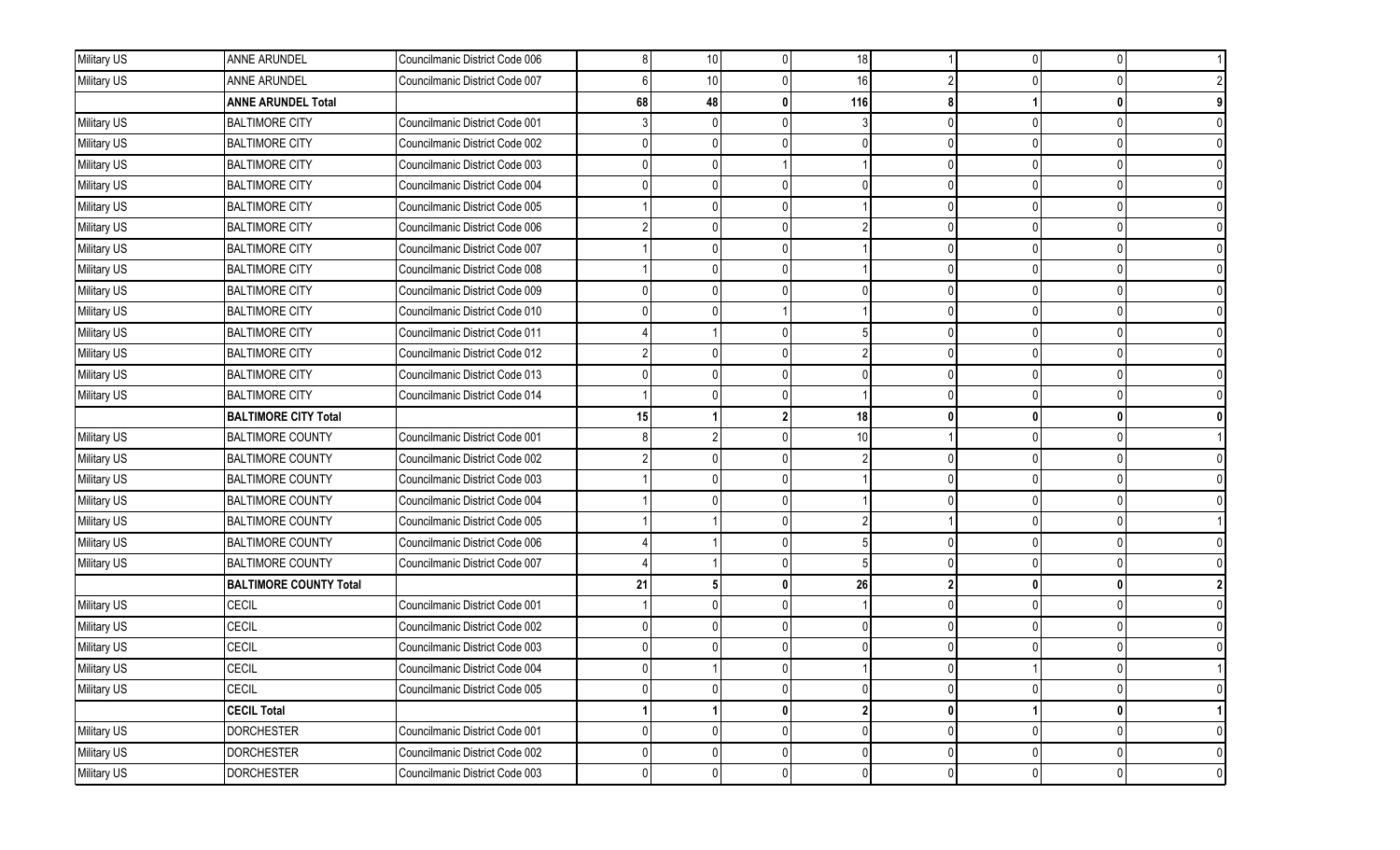| Military US | <b>DORCHESTER</b>       | Councilmanic District Code 004 | U  | $\overline{0}$  | $\Omega$        |    | $\Omega$ | $\Omega$     | $\Omega$       |   |
|-------------|-------------------------|--------------------------------|----|-----------------|-----------------|----|----------|--------------|----------------|---|
| Military US | <b>DORCHESTER</b>       | Councilmanic District Code 005 |    |                 |                 |    |          |              |                |   |
|             | <b>DORCHESTER Total</b> |                                |    | 0               | 0l              |    |          | 0            | O              |   |
| Military US | <b>FREDERICK</b>        | Councilmanic District Code 001 |    |                 | $\overline{2}$  | 10 |          | 0            | 0              |   |
| Military US | <b>FREDERICK</b>        | Councilmanic District Code 002 |    |                 |                 |    |          | <sup>0</sup> |                |   |
| Military US | <b>FREDERICK</b>        | Councilmanic District Code 003 |    |                 |                 |    |          | <sup>0</sup> |                |   |
| Military US | <b>FREDERICK</b>        | Councilmanic District Code 004 |    |                 |                 |    |          | $\Omega$     |                |   |
| Military US | <b>FREDERICK</b>        | Councilmanic District Code 005 |    | 51              |                 |    | $\Omega$ | <sup>0</sup> | 0              |   |
|             | <b>FREDERICK Total</b>  |                                | 12 | 15              | 6               | 33 |          | 0            |                |   |
| Military US | <b>HARFORD</b>          | Councilmanic District Code A   |    |                 |                 |    |          | 2            |                |   |
| Military US | <b>HARFORD</b>          | Councilmanic District Code B   |    |                 |                 |    |          | n            |                |   |
| Military US | <b>HARFORD</b>          | Councilmanic District Code C   |    |                 | U               |    |          | $\Omega$     | $\Omega$       |   |
| Military US | <b>HARFORD</b>          | Councilmanic District Code D   |    |                 |                 |    |          |              |                |   |
| Military US | <b>HARFORD</b>          | Councilmanic District Code E   |    |                 |                 |    |          | <sup>0</sup> |                |   |
| Military US | <b>HARFORD</b>          | Councilmanic District Code F   |    |                 |                 |    |          |              |                |   |
|             | <b>HARFORD Total</b>    |                                |    |                 |                 | 19 |          |              |                |   |
| Military US | <b>HOWARD</b>           | Councilmanic District Code 001 |    |                 |                 |    |          |              |                |   |
| Military US | <b>HOWARD</b>           | Councilmanic District Code 002 |    |                 |                 |    |          | <sup>0</sup> |                |   |
| Military US | <b>HOWARD</b>           | Councilmanic District Code 003 |    |                 |                 |    |          | <sup>0</sup> |                |   |
| Military US | <b>HOWARD</b>           | Councilmanic District Code 004 |    |                 |                 | 11 |          |              |                |   |
| Military US | <b>HOWARD</b>           | Councilmanic District Code 005 |    |                 |                 | 11 |          |              |                |   |
|             | <b>HOWARD Total</b>     |                                | 21 | 11              | 17              | 49 |          | 0            |                |   |
| Military US | <b>MONTGOMERY</b>       | Councilmanic District Code 001 |    |                 |                 | 11 | $\Omega$ | 0            |                |   |
| Military US | <b>MONTGOMERY</b>       | Councilmanic District Code 002 |    |                 |                 | 11 |          | <sup>0</sup> |                |   |
| Military US | <b>MONTGOMERY</b>       | Councilmanic District Code 003 |    |                 |                 |    |          | <sup>0</sup> |                |   |
| Military US | <b>MONTGOMERY</b>       | Councilmanic District Code 004 | 11 |                 |                 | 16 |          | $\Omega$     |                |   |
| Military US | <b>MONTGOMERY</b>       | Councilmanic District Code 005 |    |                 | $\overline{2}$  |    |          | 0            | 0              |   |
| Military US | <b>MONTGOMERY</b>       | Councilmanic District Code 006 |    |                 |                 | 13 |          | <sup>0</sup> |                |   |
| Military US | <b>MONTGOMERY</b>       | Councilmanic District Code 007 |    |                 |                 | 12 |          | 0            |                |   |
|             | <b>MONTGOMERY Total</b> |                                | 44 | 13 <sup>1</sup> | 20 <sup>1</sup> | 77 |          | U            | $\mathbf{0}$   |   |
| Military US | PRINCE GEORGE'S         | Councilmanic District Code 001 |    | $\overline{2}$  |                 |    |          |              | 0              |   |
| Military US | PRINCE GEORGE'S         | Councilmanic District Code 002 |    | 0               |                 |    | $\Omega$ | $\Omega$     | 0              |   |
| Military US | PRINCE GEORGE'S         | Councilmanic District Code 003 |    |                 |                 |    | $\Omega$ |              | 0              |   |
| Military US | PRINCE GEORGE'S         | Councilmanic District Code 004 |    |                 |                 | 10 | U        |              |                | 0 |
| Military US | PRINCE GEORGE'S         | Councilmanic District Code 005 |    | 0               | $\overline{2}$  |    | $\Omega$ | $\mathbf 0$  | $\overline{0}$ | 0 |